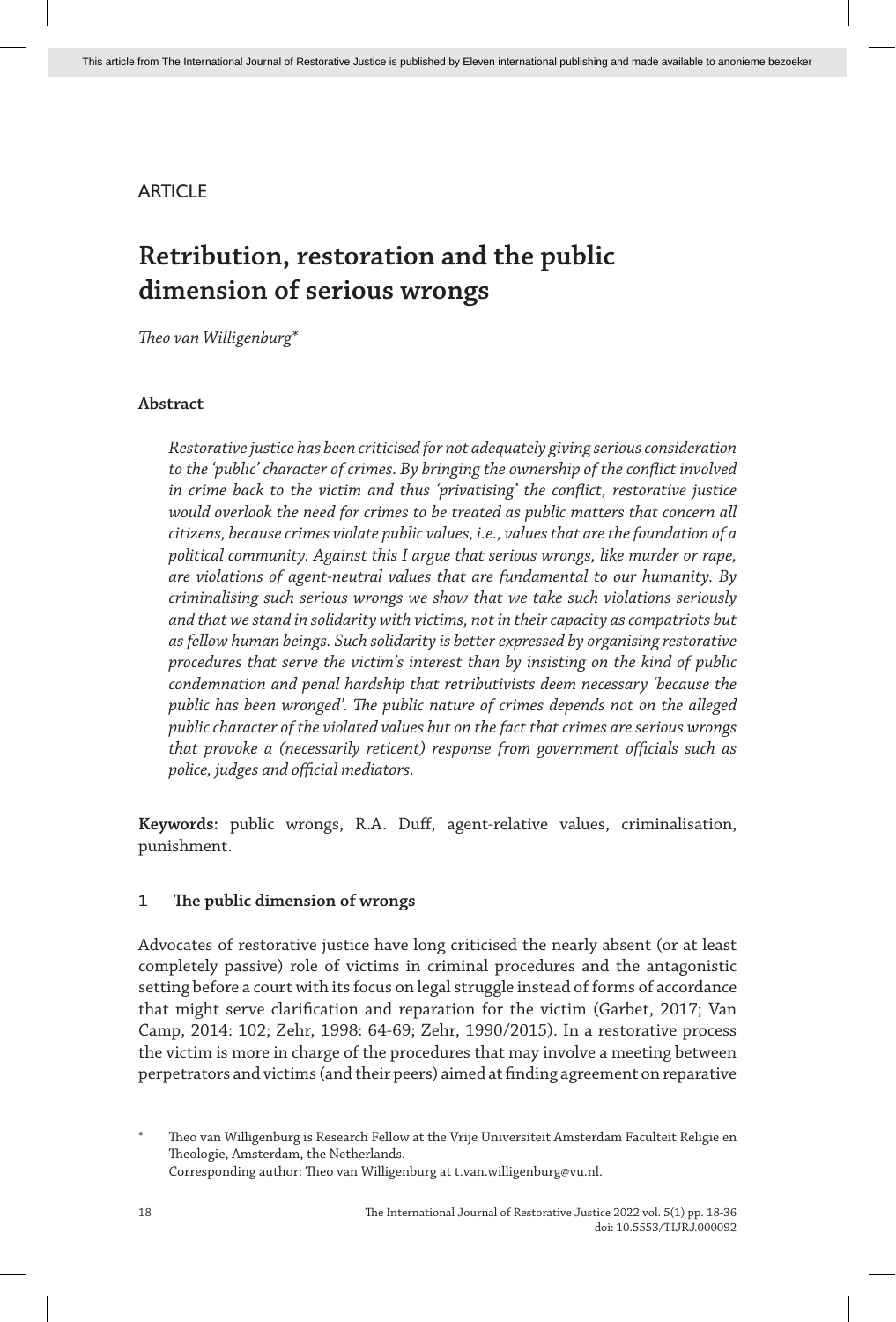actions and ways to find closure (Presser & Hamilton, 2006). While in criminal procedures it is the state represented by the prosecutor who 'owns' the process, the victim serving as no more than a witness, in restorative justice it is the victim whose voice is primarily heard (Christie, 1977; Wemmers & Cyr, 2006). Restorative procedures do not focus on formal trial and punishment but on the lived stories of victims and perpetrators and on the restoration of relationships and trust (Vander Vennen, 2016). The three pillars of restorative justice are encounter, amends and reintegration (Van Ness & Heetderks Strong, 1997).

Restorative justice is, however, criticised by proponents of retributive justice as not taking the public dimension of crime seriously enough, because it involves primarily the semi-private sphere of victims, perpetrators and their peers (and/or communities). Restorative justice, says Anthony Duff, unduly 'privatises' the conflict, 'but some kinds of wrongs should be treated as public matters that concern us all as citizens' (Duff, 2011: 74). Criminal wrongdoing is a public rather than a private matter, says Duff, and therefore 'the polity as a whole calls the alleged perpetrator to account for a wrong that concerns all citizens' (Duff, 2011: 76). This is done through a 'formal process through which an alleged wrongdoer is called to answer to his fellow citizens by the court that speaks in their name' (Duff, 2011: 76). Such a process normally results in a formal, public condemnation of criminal wrongdoing, which includes the imposition of penal hardship as punishment. In restorative justice procedures, so the complaint is, this whole dimension of publicly calling to account (because some wrongs are *public* matters) is neglected or at least not sufficiently acknowledged.

Advocates of restorative justice cannot but take this criticism seriously, especially because the restorative justice 'movement' more or less started with Nils Christie's plea in 1977 to give victims back the ownership of their case (Christie, 1977). Following this plea, restorative justice proponents hold that offences should be considered as issues that belong in the first place to victims and offenders and not to criminal justice institutions and their officials who represent the public or the state (Van Camp, 2014: 85 and 102). It is therefore necessary to bring the offended back into the driver's seat of the processes following a crime (Aertsen, Bolívar, De Mesmaecker & Lauwers, 2011). This will in a certain sense imply that crimes are considered as wrongs that, first and foremost, concern the victim, the perpetrator and their communities and not so much the public at large. Does that mean that restorative justice indeed unduly privatises the conflict involved in crime? This depends on what exactly is involved in a restorative justice approach and on how we understand the 'public character' of crimes. The conception of restorative justice that we take as our starting point in this article is the one Duff apparently has in mind: restorative justice not so much as a holistic change in the way we respond to injustices in the world, but as a specific policy of addressing crime, seeking restoration of violated lives and relations through more or less informal processes, like conferencing and victim-offender mediation (Duff, 2003: 45, 2011: 74). As for the 'public character' of crime, we will turn to the way Anthony Duff and his Stirling colleague Sandra Marshall have, in the last two decades, defended the public character of crimes in terms of 'what concerns us all as citizens' (Duff & Marshall, 2010: 71; 2019: 28). They consider crimes not just as wrongs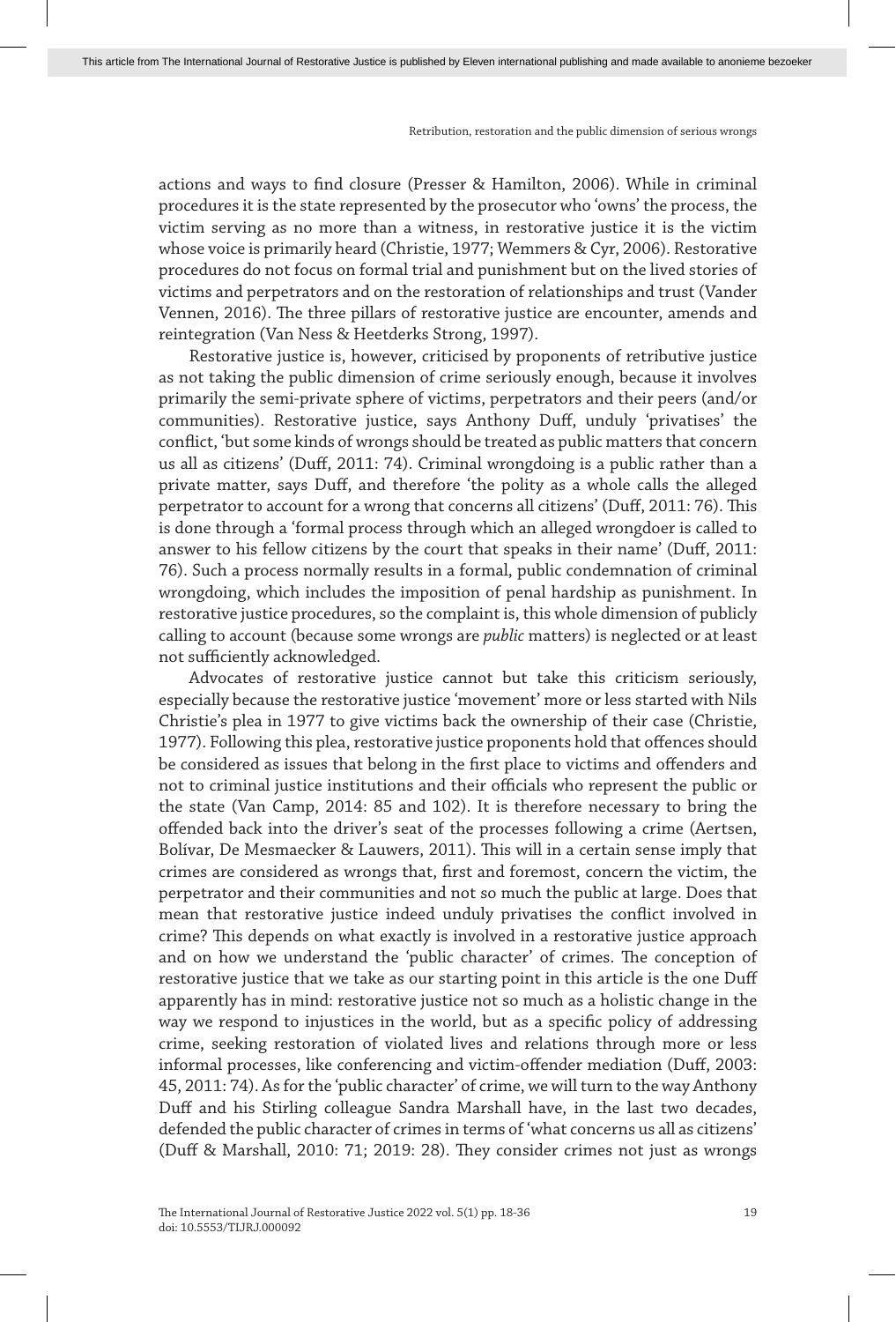'done to individual members of the community' but also as 'wrongs against the whole community – injuries to a common or shared, not merely to an individual good' (Marshall & Duff, 1998: 20). In this article we scrutinise and criticise their defence of such a conception of the public dimension of crimes. We do so by addressing the following questions: (1) What exactly could make a wrong a *public* wrong and (2) what reaction to such an alleged public wrong is needed? Does the alleged public character indeed require the kind of public process of condemnation and punishment that Duff is thinking of?

The plan of the article is as follows. First, we investigate Duff and Marshall's arguments in favour of conceiving crimes as public wrongs. According to them, crimes are wrongs that involve the whole community, because (1) they violate values that define the political community of which we are members, and (2) by criminalising such violations the political community shows solidarity with victims. Against this conception of the public dimension of crimes we argue that especially values violated by *mala in se* do not primarily define a political community. Rather, such values are fundamental to our common humanity. They concern us not as members of a polity, but as moral beings who respect certain core moral values that define the 'moral commonwealth'. In all jurisdictions certain wrongs will be criminalised because they violate exactly those values. It is this process of criminalisation that turns these *mala in se* into 'public wrongs', understood by us as wrongs that are so important that they have to be addressed by public officials like police officers, prosecutors and judges. In this sense crimes are 'public events' because as crimes they attract a response by public officials of the state (Walgrave, 2013: 80-81). They do not attract such a response *because* they are 'public wrongs'; rather, they become 'public' because they attract such a response. We will show, however, that for principled and/or pragmatic reasons only a selection of important values are protected in this way. Humans attach considerable importance to values like reliability and honesty, but usually only very specific cases of mendacity are criminalised. Infidelity is experienced by betrayed partners as a serious wrong, but most states do not prosecute adulterous partners because it would require a huge invasion of the private sphere.

But why, so we will ask, might such pragmatic or principled considerations, for instance concerning the interest of victims, not also be a reason to (partly) waive the usual criminal procedures with which perpetrators, according to Duff, should be publicly called to account, publicly condemned and punished. We may need public officials to investigate criminal cases, to determine guilt and to empower individuals in seeking acknowledgement and redress for wrongs committed to them. But why would punishment, understood as the infliction of penal hardship, be necessary in response to crime? Why not choose other procedures that show our solidarity with victims, if these would serve the interest of all parties much better, as advocates of restorative justice claim? We will critically discuss the reasons Duff has for sticking to the usual retributive response to crime and show how weak these arguments are. Restorative justice procedures are often better suited to doing what Duff wants penal retribution to do: stern communication of censure and condemnation of wrongs and recompense. After a short historical excursus, we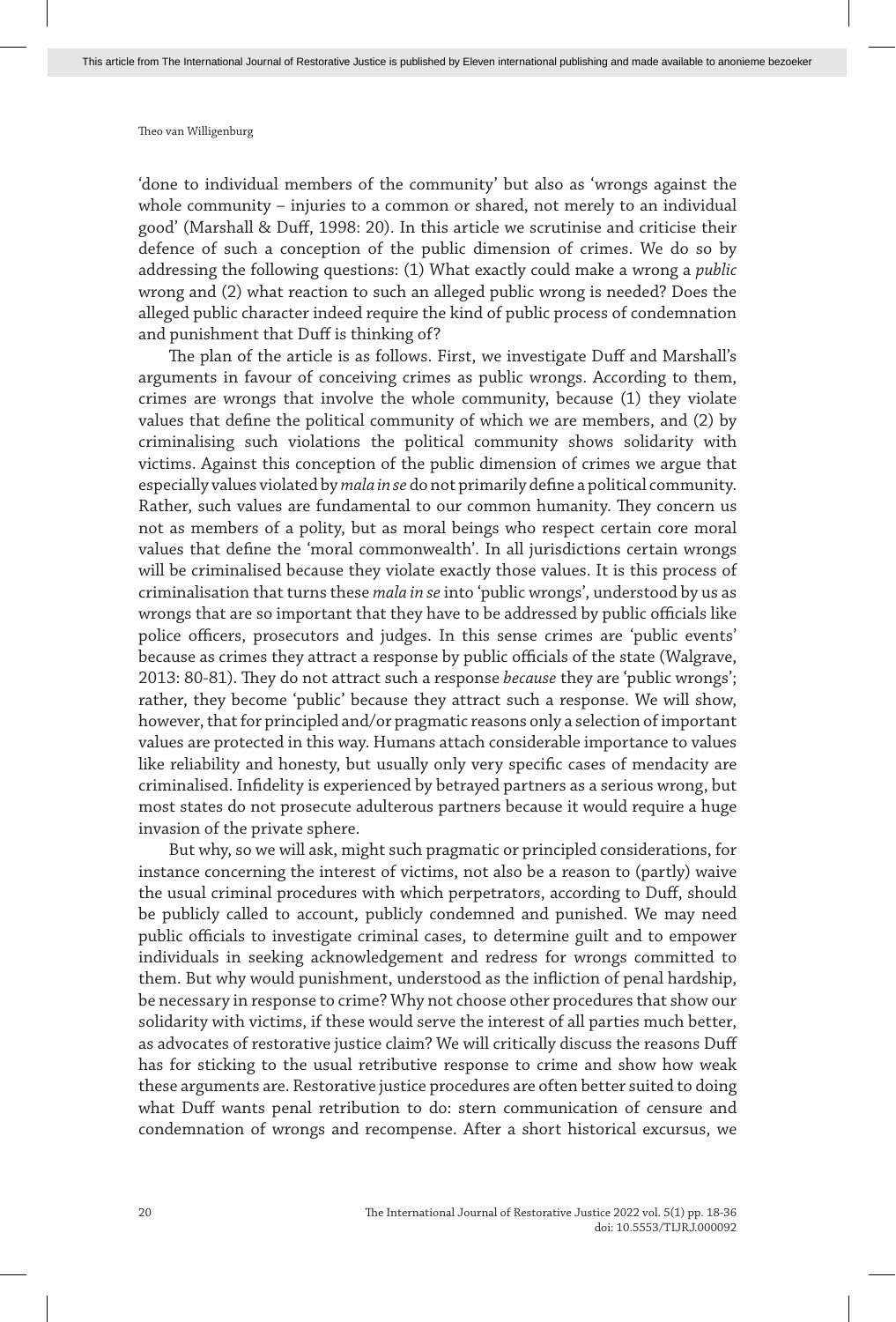then, in our conclusion, come back to the question of whether restorative justice unduly privatises the conflict involved in crime.

We now investigate what might constitute the 'public' character of a criminal offence.

## **2 Harms and wrongs, 'private' wrongs and 'public' wrongs**

The public character of crime may be related to the fact that in crime not only the victim, but also the public at large may be harmed. If a young woman is assaulted, raped and murdered it will probably affect the feelings of (un)safety of many who have not been victim in this case. There are even crimes, such as terrorist attacks, that are deliberately meant to harm the public by creating widespread fear and chaos or by triggering governments to limit civil rights. And even in less severe cases one might argue that crime always harms the public because it involves a breach of public peace, mutual trust and a shared sense of public order. Traditionally, it has been argued that assault, for instance, should not be regarded merely as a private matter to be mediated between victim and assailant, but that it should be characterised as a public infraction because of its 'pernicious effects to society' given the 'bad example' it sets and the 'unforgivable passions' with which it threatens to contaminate the public space (Blackstone, 1765-1769: Book I, ch. 1, 2 and 120).

Even so, crime does not just cause *harm* to the victim and possibly to society (Duff, 2001b). For victims of crime suffering is not limited to, e.g., loss of possessions or psychological distress or long-term feelings of insecurity; rather, the symbolic meaning of crime is often more important: they have been wronged by the perpetrator who has wrongfully invaded their house, damaged their property or caused physical injury. The *wrong* done changes the character of the harm done (Bilz, 2016). The perpetrator has not only taken advantage of the victim but has also treated them as a person one can take advantage of, thereby hurting their dignity. The perpetrator has violently appropriated status and power over the victim and the wider community (Okimoto & Wenzel, 2008). What victims therefore seek is not just compensation for harm done but an accounting for the wrong they have suffered (Wenzel, Okimoto, Feather & Platow, 2010).

But in what sense might such a wrong also be a 'public' wrong? In what sense might it be that crime is not just something that harms the public at large (e.g. because it nurtures widespread feeling of insecurity), but also something that actually *wrongs* the public? Crimes, like tax evasion or election malpractice clearly harm the public collectively, but there is more. By breaching the public regulations that serve the common good, the tax evader or election forger unduly tries to take advantage of fellow citizens and thus treats them as persons one can take advantage of. She thinks she can get away with her deceit and in this way appropriates a certain status and power that, as such, is already an insult to her law-abiding fellow citizens. Even so, most crimes, like *mala in se* as murder and rape, can hardly be considered as having such a wrongful impact on the public (apart from their harmful effects like the threat of feelings of public safety). Even if a murderer or a rapist insults his law-abiding fellow citizens, that is not what is central to the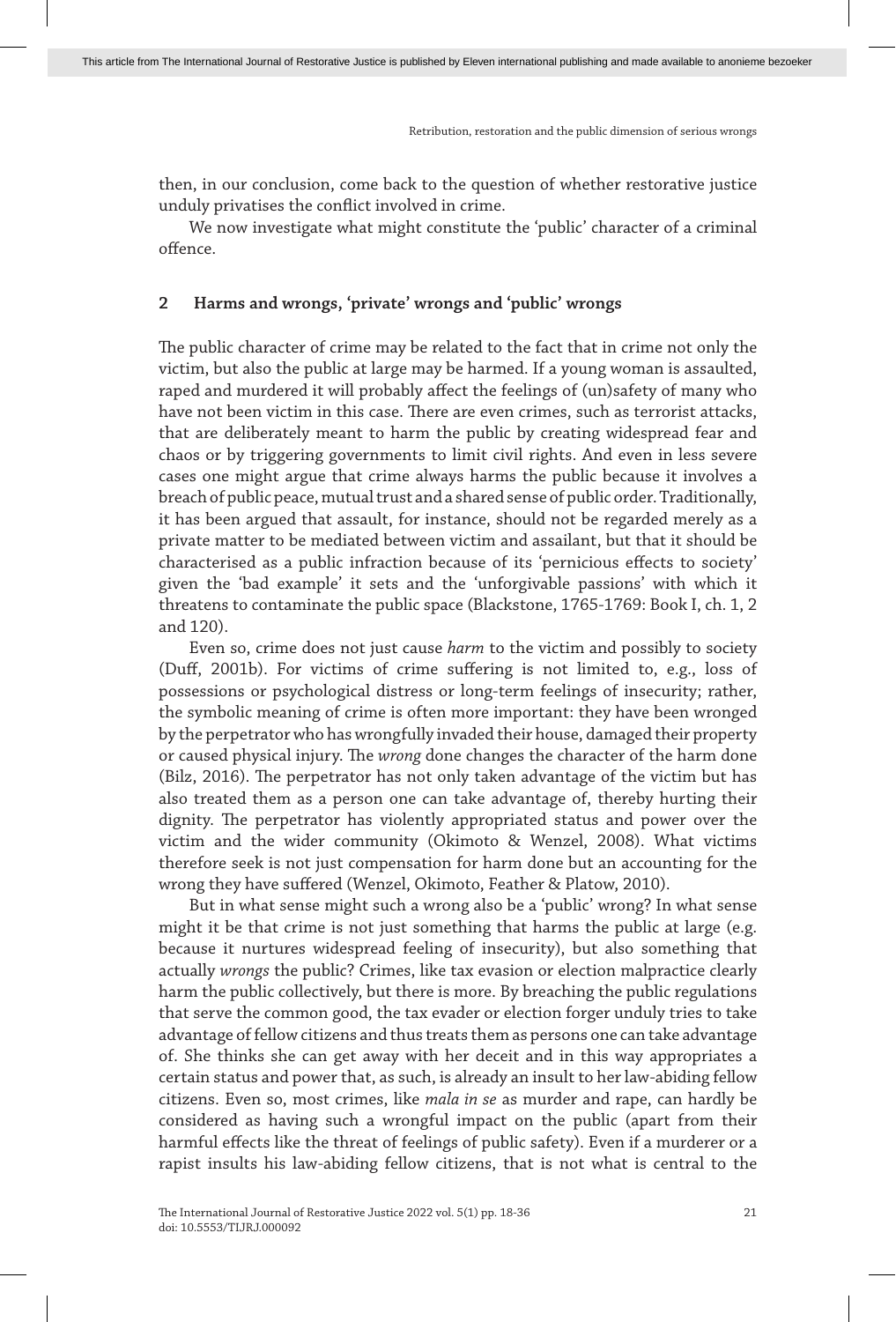criminal wrongfulness of his action (Lee, 2015: 157). *Mala in se* are not wrong because they in some sense injure or offend the public; they are wrong because they harm and deeply offend the victim. Restorative justice is concerned with that harm and offence, focusing on the victim, their peers and their community and the perpetrator, peers and community. What reason might there then be for thinking that such wrongs concern not only the victims but also the public at large and that therefore restorative justice unduly 'privatises' serious wrongs?

In their seminal essay *Criminalisation and Sharing Wrongs* (1998) and in later work, Marshall and Duff argue that *mala in se* have to be considered as public wrongs for two reasons: (1) because they violate shared values that define the political community and (2) because as fellow citizens we owe it to victims of such wrongs that we notice and care about what they have suffered, and we do so by organising a formal, public condemnation of the crime (Duff, 2010; Marshall & Duff, 1998). The idea is that we owe it both to the victims and to ourselves to consider *mala in se* like murder, rape and robbery as public wrongs. We owe it to the victims because in this way we publicly recognise the wrong they have suffered. And we owe it to ourselves collectively 'as members of a polity that defines itself by a shared commitment to certain values' because 'to be committed to a value is to be committed to taking note of its violation' (Duff, 2011: 72). In the following we investigate both reasons for considering crimes as public wrongs and Duff and Marshall's substantiation of those reasons.

#### **3 Crimes as violations of core public values**

In the article in which Duff criticises restorative justice for 'unduly privatising crime', Duff characterises crimes as wrongs 'that properly concern "the public" – all citizens, simply by virtue of their shared membership of the polity' (Duff, 2011: 70). And this shared membership requires, first, that we show solidarity with other members of the polity and, second, that we collectively take notice of the violation of the values that are definitive of the polity we form. Both requirements follow from the nature of the 'civic enterprise of living together as a polity', says Duff (Duff, 2011: 70). The idea is that we live in a public realm in which we share values that are so important to us as a collective that we consider a violation of those values as something that 'wrongs' us as members of the public. As we cannot leave the violation of such values unanswered, we call to account those who have violated core values through the formal process of a criminal trial (Duff, 2013: 195-196).

In order to elucidate the idea of a public realm and the values that are definitive of the polity we form with our fellow citizens, Duff & Marshall use the analogy of a code of ethics that defines kinds of wrongful conduct by the members of a professional community, such as lawyers, doctors or scholars (Duff & Marshall, 2018: 31 ff; see also Duff, 2016: 103-104 and 2001a: 42-48). Such a code of ethics will limit its scope to right and wrong professional conduct, related to what values are definitive of being a certain professional. We therefore need to know what kinds of aim and value define the practice of a lawyer, doctor or scholar. Duff calls this the *res publica* of a profession: 'the goal-related activities and relationships that constitute the shared business (the public affair) of those within the profession'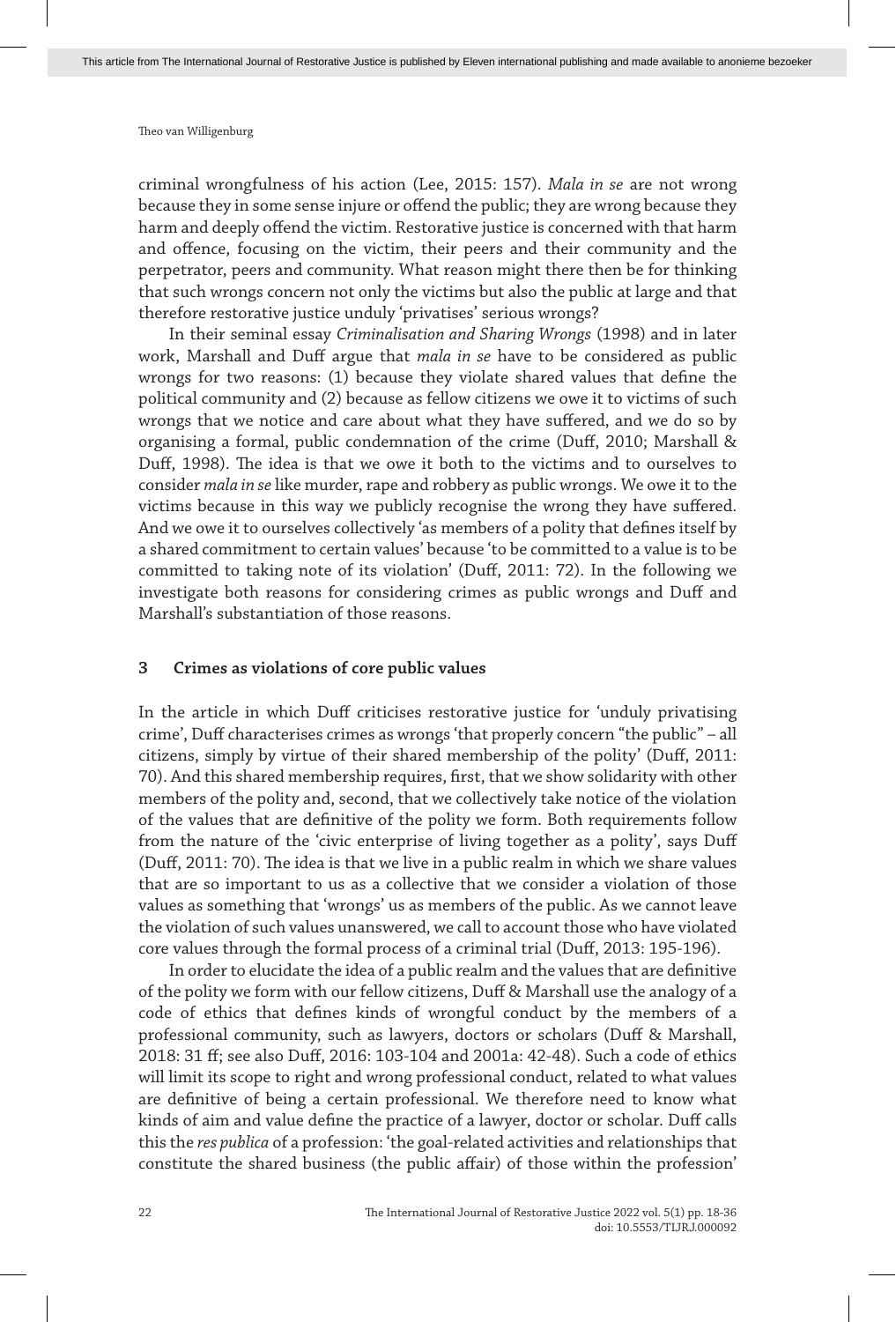(Duff, 2016: 104). By analogue, the *res publica* of a polity – its aims and aspirations – can be spelled out only if we consider what is to be a citizen of such a polity: what does the 'civic enterprise of living together as citizens' involve (Duff, 2016: 105)? Particular conceptions of the civic enterprise are usually found in constitutions that formulate the basic values to be upheld and goods to be promoted in order for a polity to be firmly constituted (defined by Duff (2001a: 54) as a 'liberal-communitarian polity'). Values like autonomy, freedom, privacy, equality, bodily integrity and safety will figure in the constitutions we are familiar with. They concern the 'public conduct' of citizens, i.e. their conduct in the public sphere, which is distinct from the private sphere and which is not our collective business, just as professional codes concern the professional conduct of doctors, etc. and (usually) not what they do or think in private. *Mala in se* are then considered as public wrongs because they are the proper collective concerns of the citizens of a polity.

Illuminating as this analogy may be, it leaves us with a serious problem. The problem is that the basic values purported to define a polity ('our polity') seem to be more universal than that. While a doctor may be required to respect the value of secrecy in a way ordinary citizens are not, because the doctor is a member of the professional guild of physicians, it would be strange to think that I as a member of this polity may be required to respect the value of bodily integrity of others *in virtue of my being a member of this polity*. I am required to respect the bodily integrity of others simply by virtue of being a human person. There is no reason to think that a member of a different polity with a different constitution is, in fact, not required to uphold such values as autonomy, freedom, privacy, equality and bodily integrity. We would not take values like liberty of speech or equality of the sexes seriously if we were simply to accept that in other polities such values do not count. Similarly, there is no reason why I should be more indignant and called to protest against the violation of such core values by fellow citizens than by members of another polity. Of course, professional misconduct by doctors or scholars may also be reason for *everybody* to protest, but members of a professional community may have *more* reason to stand up against the violation of professional values by their colleagues, because such misconduct threatens to undermine the trust of the public and the professional reputation of the whole group of professionals. Such does not seem to be the case when citizens violate core 'public' values: then not just fellow citizens but everybody should stand up against the alleged misconduct. We have as much reason to call to account the assailants of Mr Khashoggi (murdered by a team of Saudi agents) as do his peers and his fellow citizens. Of course, we might not have the instruments to do so, but that is the reason why there is a developing institutionalisation of international law and international trial (a UN expert has required that there should be an international inquiry into the Khashoggi case). Of course, we might *feel* more 'connected' to the serious misconduct of a fellow citizen than of a complete stranger, just as we *feel* more compassion with the fate of victimised fellow citizens than victimised strangers. But that does not mean that Mr Kashoggi's horrible death is of less concern than the death of somebody with whom we share a nationality.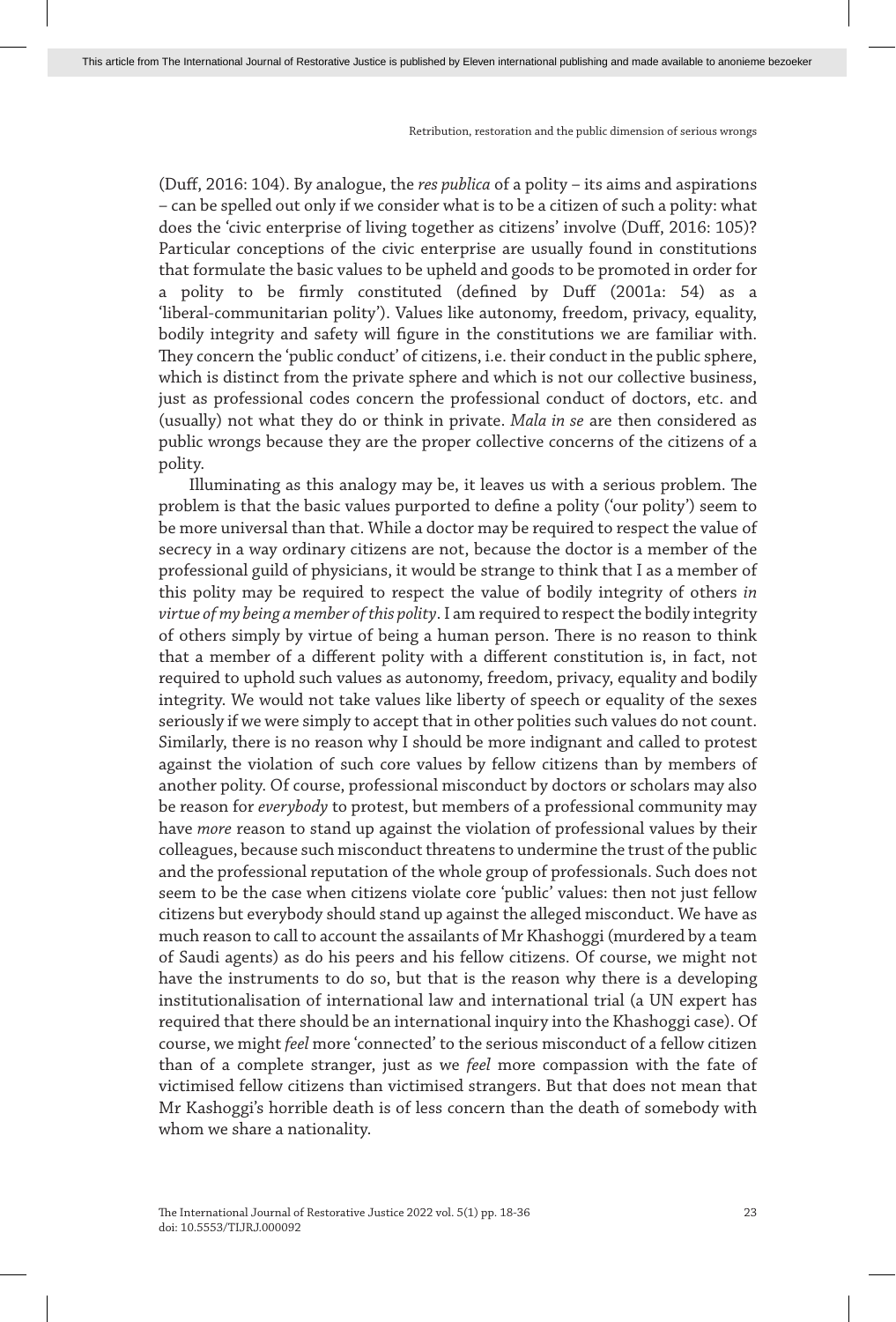#### **4 Agent-neutral values and norms**

It seems, then, that the public dimension of wrongs has less to do with the violation of values that define a polity than with their violation of what moral philosophers call 'agent-neutral' values (and norms) that we deem very important (Dancy, 1993: 166-252; McNaughton & Rawling, 1991; Nagel, 1986: 164; Parfit, 1984: 104). Agent-neutral norms are norms that apply to anyone in a situation regardless of any special relationship to other individuals (who may be affected by the agent's doings) and regardless of any special feature (like a role or task) of the agent involved. By contrast, an agent-relative norm would apply to a person only because of such a relation or role. For agent-relative values and norms identity, role or group membership are definitive. Relational norms, like the special responsibility parents have for their own children, are agent-relative because they apply by virtue of the family relation. Parents do not have the same responsibility for someone else's children, although they might have some agent-neutral duty to take care for other children (if some child is in need and you are the only one who can reasonably help, then you should do so). Also professional norms are agent-relative because they apply only to the members of a professional guild like doctors or lawyers. And we have certain agent-relative duties by virtue of being members of a particular polity or as guest within its jurisdiction, like obeying traffic laws or respecting certain manners that are in this polity culturally important.<sup>1</sup>

But the duty not to murder, rape or rob is not just a duty because the law forbids it. The law forbids it because it is one's agent-neutral duty not to murder, rape, rob, assault, etc. *Mala in se* are not wrong because they violate agent-relative norms. The prohibition to rape, etc. applies to anyone regardless of identity, role, profession or nationality. Crimes like *mala in se* are a public concern because they violate important agent-neutral values and norms. And the reason why we should take notice of such violations is that we are humans who care about values that are in some sense constitutive of our (and others') dignity. Of course, people in different times and different cultures may have different convictions as to what counts as the important values that are constitutive of human dignity. This may result in different constitutions and different directions in which a polity's legal system may develop. But in all these jurisdictions democratically endorsed moral values and norms will be regarded as values and norms that have binding force not because they are the values of 'our polity' ('our group') but because these are values and norms of universal import.

#### **5 Criminalising wrongs**

In all jurisdictions the violation of certain agent-neutral norms is criminalised because in this way a polity acknowledges the need to protect important

<sup>1</sup> Some *mala prohibita*, that is things prohibited by the law, even if they are not *mala in se*, may also result in agent-relative duties to respect such prohibitions within a specific jurisdiction. Think of specific speed limits or demanded closing times of bars – legal regulations that are meant to protect the common good.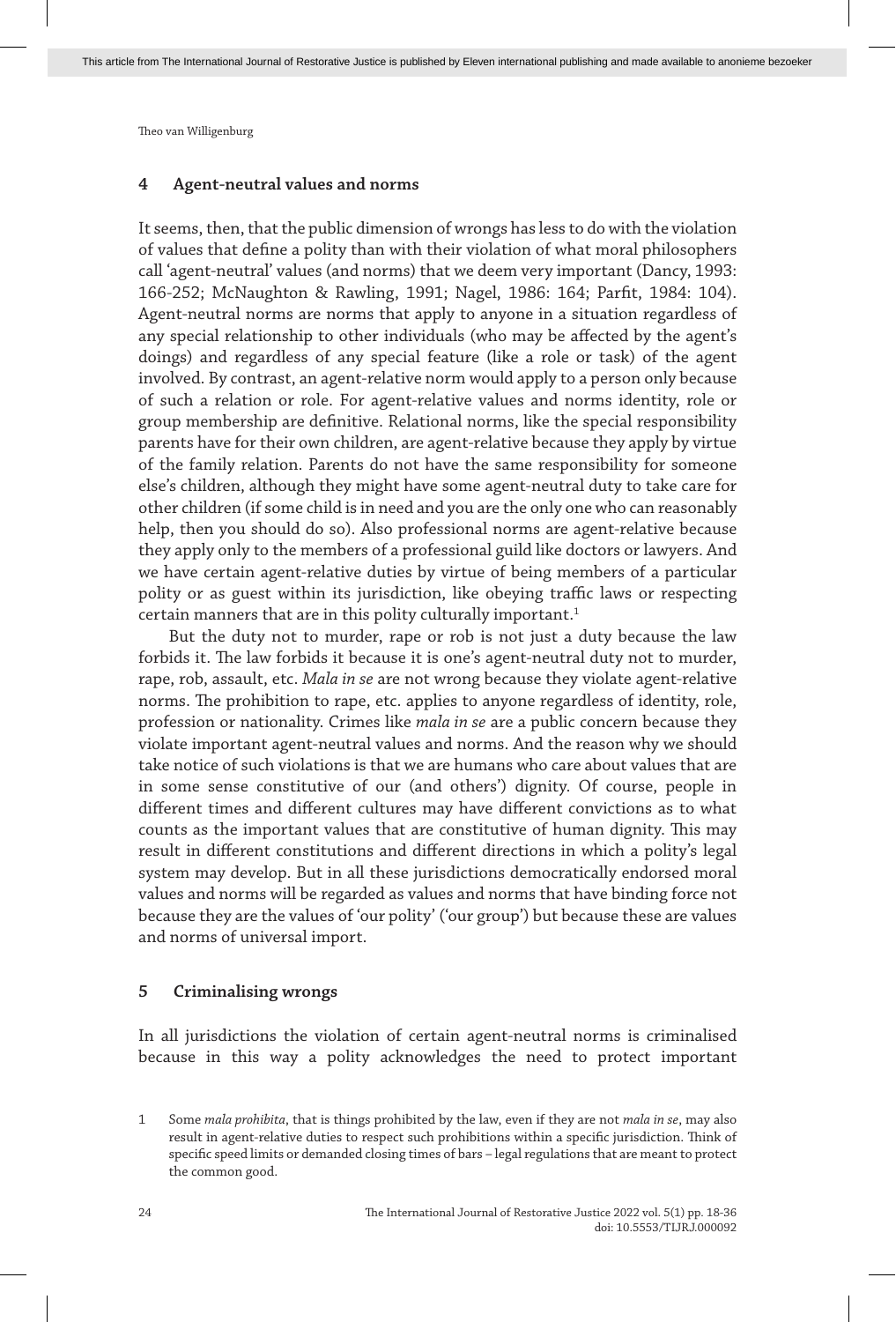agent-neutral values. And it does so, not because these are 'shared values that define the political community', as Duff has it, but because these are values that define our humanity. A polity will criminalise *mala in se* in order to 'declare their wrongfulness' so to 'remind citizens (if they need reminding) that and why such conduct is wrong', as Duff (2001a: 58-59) remarks. But such a declaration does not involve a reminder that such *mala in se* 'constitute a public wrong properly condemned by the community', as Duff has it (2001a: 64). They are criminalised in order to remind us (if we need reminding) that they constitute serious violations of important agent-neutral values. Because of the importance of such values the law will often, next to declaring their wrongfulness, also provide more precise determinations of those values and specifications of what constitutes an infringement (e.g. by specifying an age of consent or by defining forms of invasion of privacy). Criminalisation of *mala in se* simply underlines how much we condemn the violation of important agent-neutral values.

Any decent polity will therefore criminalise murder because murder is a gross violation of the value of life and the value of human integrity. Not all agent-neutral values are thus treated, however. Think of lying and deceit. For Immanuel Kant lying or breaking promises are the quintessential examples of the violation of human dignity (Kant, 1901: 45-46). By lying to someone else one does not treat this person as equally rational and autonomous. One uses this person as a means for one's own purposes. Even so, most jurisdictions will not generally criminalise lying or promise-breaking but only particular forms of lying or deceit (Feinberg, 1984). The reason that lying or promise-breaking is not criminalised is not only that in many cases it is not considered as serious misconduct, but also that the prosecution of all cases of mendacity would be simply impossible, if not a gross violation of the private sphere of citizens (think of a situation in which infidelity were to be criminalised).

It is always these kinds of pragmatic and principled arguments that determine whether an agent-neutral value will be protected by the criminal law or not (Ashworth, 1999: 67). Some wrongs (e.g. simple offences like minor insults) may be so trivial that they are not regarded as worth responding to via the criminal law (*de minimis* principle). In other cases it would be too costly for the state to respond by way of legal prosecution. And it could be that legal prosecution would have a detrimental impact on the victims or – more in general – grossly intrude into the private sphere (Lee, 2015: 159; Moore, 1997: 763-777).

Not all violations of agent-neutral norms are regarded as wrongs that have to be prosecuted. Some are and some are not. However, it is not the case that certain wrongs are criminalised because they are 'public' wrongs in Duff's sense (wrongs that we properly care about *as members of the public*). No: we properly care about these wrongs *as human beings*. It is the criminalisation of such wrongs that makes them 'public' in the sense that these wrongs should invite an appropriate reaction by public officials, like police investigators or judges. By criminalising the violation of certain agent-neutral values, the polity acknowledges their importance. And by approving certain competences of public officials in handling crime we give expression to our indignation concerning such violations.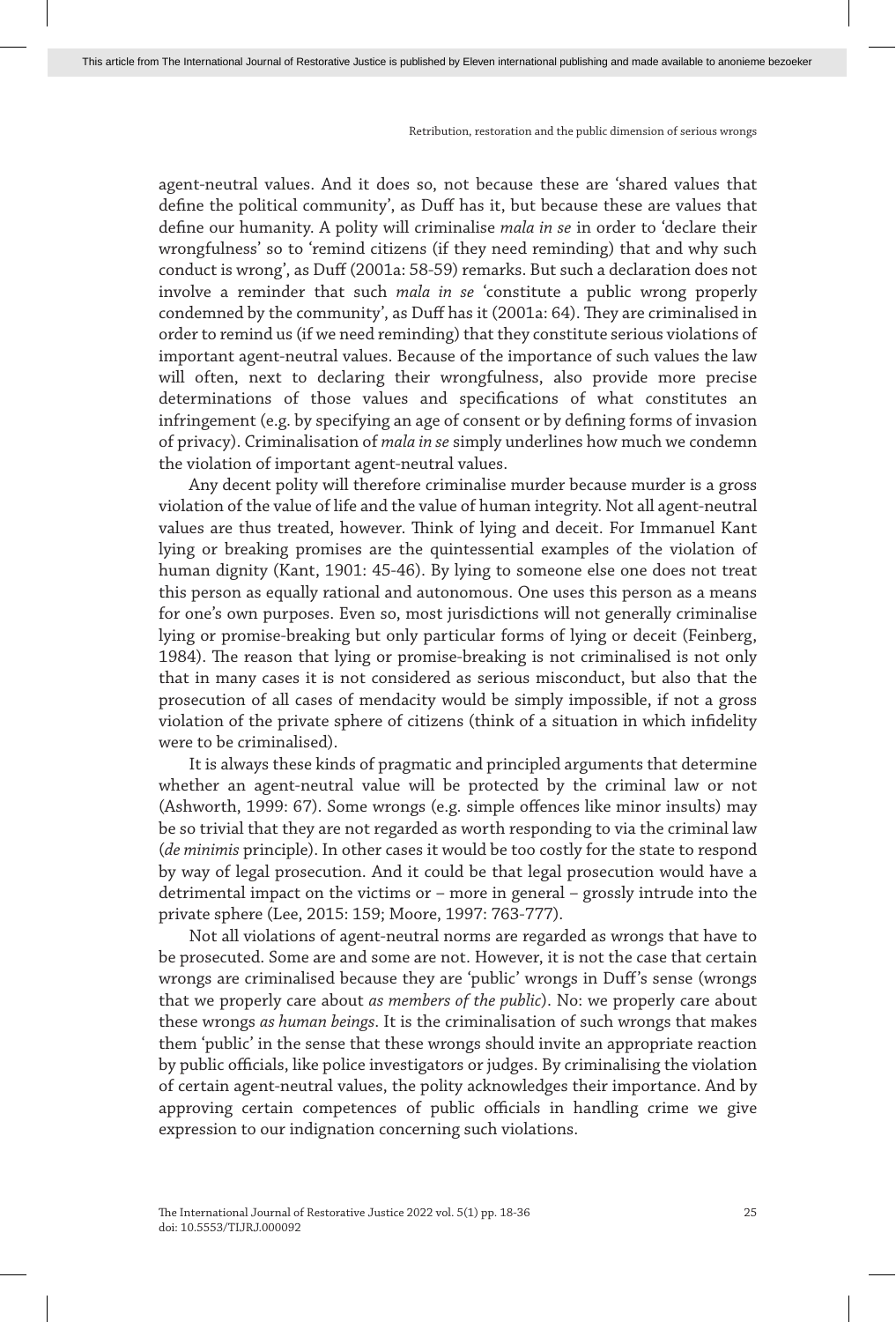#### **6 Recognising the wrong done to victims**

What about the second reason for considering the violation of certain values as of 'public' import, something the polity should respond to by criminalising it and prosecuting the perpetrator? The second reason is that in this way we show victims our solidarity. We acknowledge the wrongs they have suffered, and we stand up in favour of their case by arranging prosecution and trial of those who have wronged them. Reacting with prosecution and trial of perpetrators is a way of making plain that victims of crimes are to be recognised as fellow citizens who have seriously been wronged. Seeing crimes as wrongs against fellow citizens implies, so Duff (2001a: 63) argues, that victims are wronged 'as members of the community' and therefore such crimes are 'also wrongs against the community'.

Again, only the specification Duff gives of our concern about crime as a concern about the fate of our fellow patriots makes it possible to view crimes as 'wrongs against the community' (because a member of that community has been wronged). If we, however, understand our concern about the wrong done to victims as a wrong done to a *fellow human*, it does no longer follow that crimes are 'wrongs against the community'. The victims of crime are wronged in their capacity as human beings, not necessarily in their capacity as citizens (that might perhaps be the case when, for instance, citizens are prevented from casting their vote). As citizens, we have, however, organised ways in which the community can react to such a wrong and show her solidarity with the victim. We have organised a system of justice with public officials that have the authority and means to investigate crime and prosecute the perpetrator. The 'public' character of crimes consists in the appropriateness of such a reaction by public officials.

Again, pragmatic and principled reasons delineate the kinds of wrongs that we consider appropriate for such a reaction. Infidelity may bring great suffering to a betrayed spouse and a profound sense of being wronged, but in most jurisdictions citizens do not show their solidarity by criminalising and prosecuting the infidel partner. One reason for not criminalising infidelity is that unfaithfulness might not be a matter of one-sided guilt: the case is often much more nuanced. Another reason has already been mentioned: publicly standing up for the 'victim' in these cases will probably involve an unacceptable intrusion into the private sphere.

Might such pragmatic or principled reasons not also be an argument to waive (part) of the usual procedures of prosecution (formal trial, public condemnation and penal retribution) and to choose restorative procedures instead? Restorative procedures are meant to discuss, negotiate, accept and discharge responsibilities. Restorative procedures can be much more nuanced than the binary mechanisms involved in a formal trial (guilty or not guilty) and the limited tools for redress (imprisonment, fines, community service, probation). Restorative justice does not regard sentence and punishment as the crucial means of establishing justice but focuses on the needs and nuanced stories of the people involved: first, the victim and the related community and, second, the perpetrator and the related community. If in the end pragmatic and principled reasons determine which violations are being criminalised and which are not, then the nuanced approach advocated by restorative justice may be a good (pragmatic or principled) reason to waive (some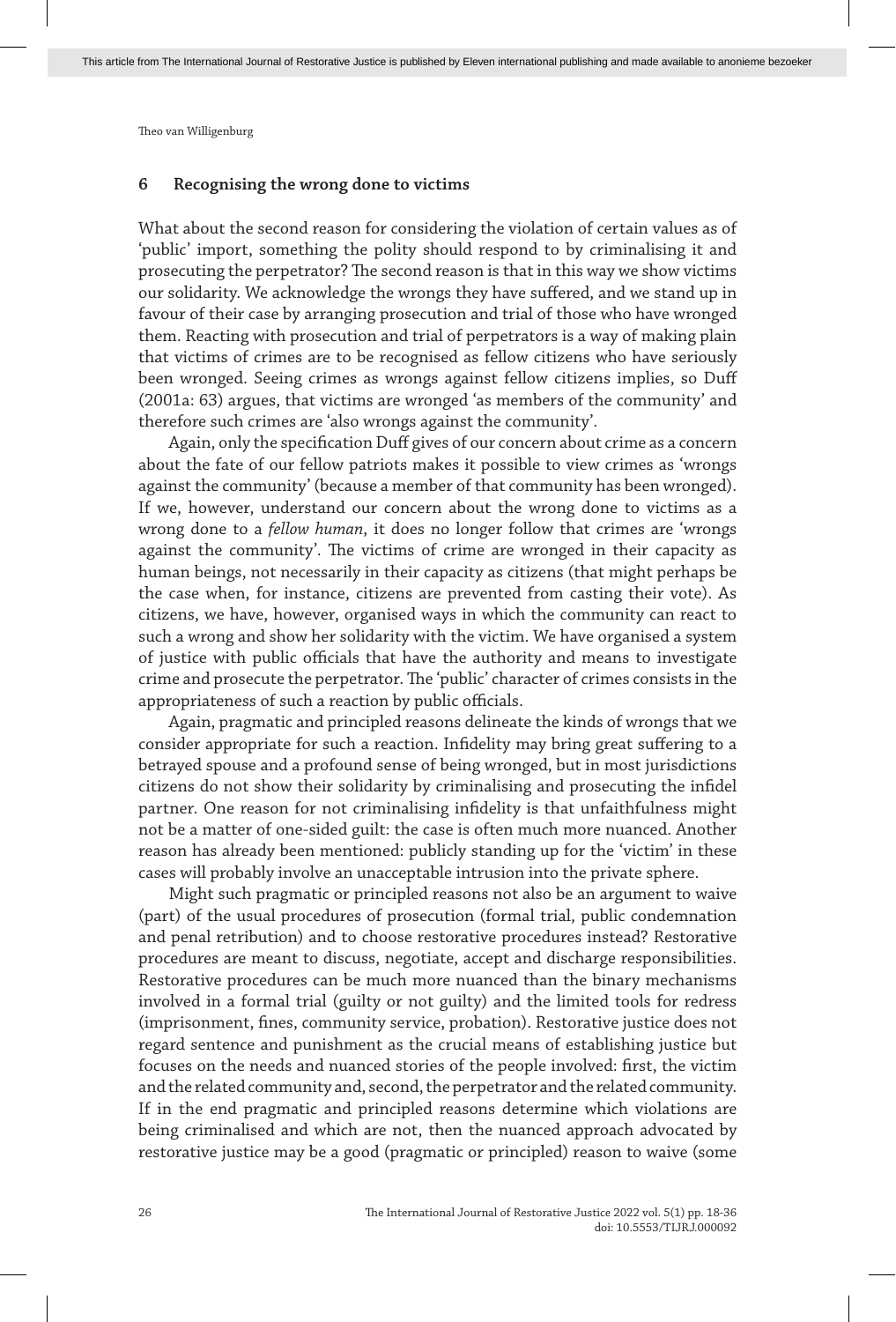of the) usual criminal procedures. However, it is exactly this kind of nuance that, according to Duff, is the reason that such procedures 'fail to appreciate the significance of the distinctive kind of calling to account that the criminal law can provide' (Duff, 2011: 74). This publicly calling to account (because important values are violated and fellow citizens wronged) requires, so Duff has it, a response via the usual criminal procedures (Duff, 2013: 180). What is so special about such a way of calling to account, and why should it be preferred above restorative procedures?

## **7 Calling perpetrators to account: what procedures serve victims and public best?**

Duff and other critics of restorative justice not only argue in favour of a 'public' response to violation of certain norms but also take it that the whole chain of consequences of norm violation according to the criminal law is appropriate: investigation by the police, prosecution, public trial and verdict and punishment by imposing hardship on the perpetrator. Especially the focus on retributive punishment as the quintessence of calling perpetrators to account marks the difference with restorative procedures that rather enhance reconciliation and rehabilitation instead of penal retribution. Critics like Duff, however, contend that we need the whole chain of judicial procedures and measures in order to provide a sound way of 'publicly calling to account'. But is this true?

It is surely true that victims may be served by the investigation by police and other officials of the wrong they have suffered. Yes, sometimes the investigation is more burdensome and traumatising than the crime suffered. But, in general, by officially investigating a case and prosecuting alleged perpetrators the state empowers individuals to seek and obtain acknowledgement and redress for wrongs committed to them. In addition, the judicial resources the criminal law provides may help victims to obtain clarity, recognition and compensation (Holderstein Holtermann, 2009). In this sense, advocates of restorative justice may welcome part of the procedures of standard criminal justice. I agree with Kathleen Daly that at least without a 'fact-finding or investigating mechanism' restorative justice cannot replace established criminal justice procedures (Daly, 2006: 136).<sup>2</sup> Restorative justice procedures focus on what she calls the 'penalty phase' of the criminal process. It seeks imaginative ways to respond to a crime in opposition to a retributivist philosophy, which holds that perpetrators should be subjected to penal suffering because this is their 'just desert'. A criminal investigation and trial to establish guilt can ideally be in the best interests of victims, but it is questionable whether a public conviction with the primary purpose of punishing offenders would also serve the interest of the victim (and the interest of the public in general).

<sup>2</sup> We might also need existing criminal justice procedures for confinement and incapacitation of perpetrators in order to serve the safety of victims and the society at large. I therefore favour, on pragmatic and principled grounds, a certain combination of traditional criminal justice procedures and restorative justice interventions. I cannot expand on this here, as my aim is to argue against Duff's idea that retributive punishment is a necessary part of our response to crime and that restorative procedures will not do the job.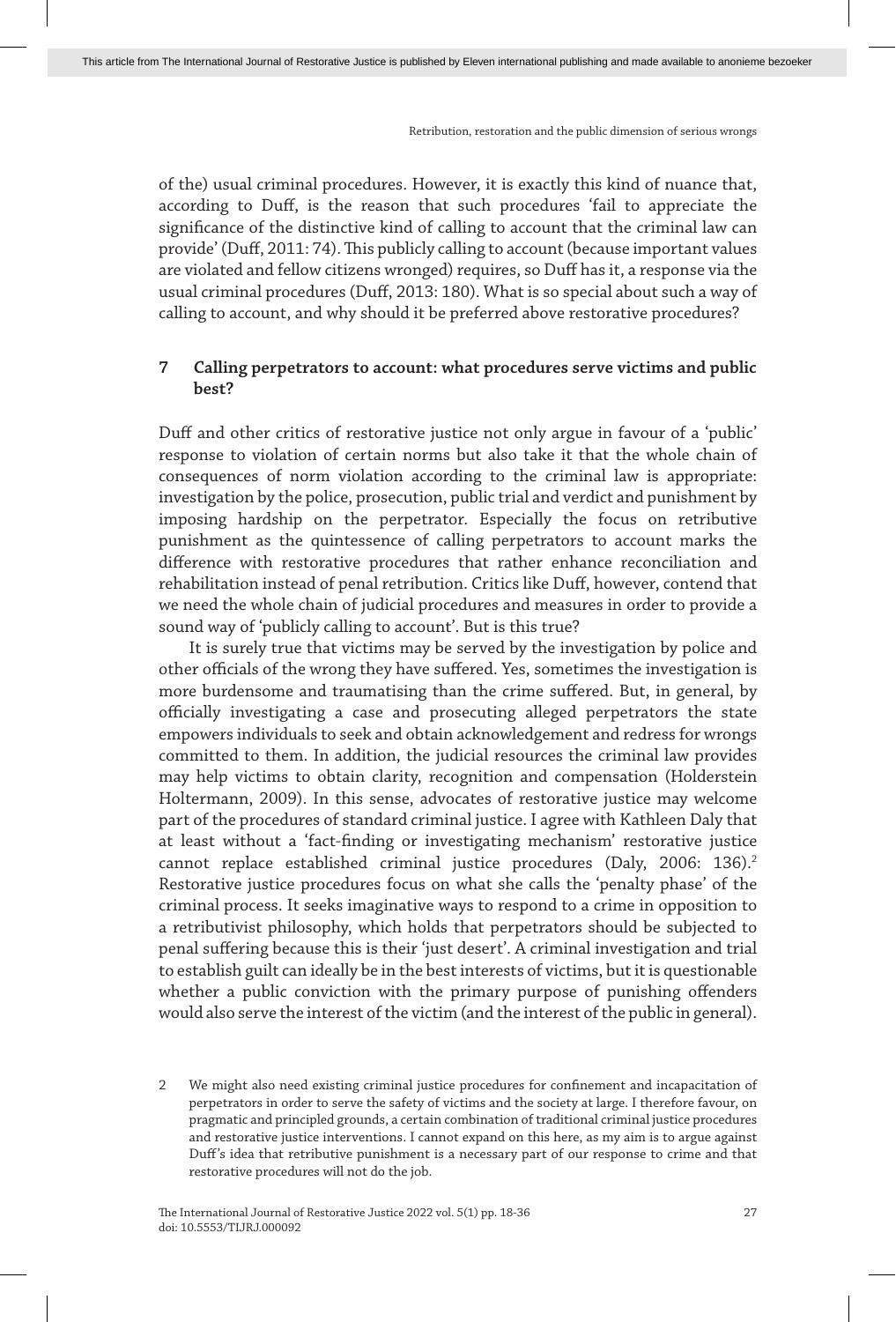There are principled and pragmatic reasons to choose the communicative procedures that restorative justice proposes in order to empower victims, humanise perpetrators, seek reparations and amends and assure victims (and the public at large) that the perpetrator will not victimise them (or others) again.

Even so Duff holds that the punitive response that is at the heart of the retributive philosophy is a necessary part of how we should deal with crime. According to him, restorative procedures will not do, because we need a penal response to crime in order to attain three goals that he sees as the main advantages of retributive justice: 1. Stern communication, 2. Categorical recognition and condemnation, 3. Recompense. We will analyse these three goals and ask whether retribution really has the advantages Duff advertises.

#### *7.1 Stern communication*

According to Duff, the primary goal of trial and punishment of perpetrators is to communicate public censure (Duff, 2001a, 2008). Public censure makes it clear that society takes the rule of law and the values that have been infringed seriously and conveys to victims the acknowledgement that they have been wronged (Duff, 2011: 78). Probably the first to identify this expressive function of punishment was the philosopher Joel Feinberg (1970). The question, however, is why punishment is needed to convey the message of public censure. Feinberg distinguishes punishment from penalties, in general, and argues that punishment is

a conventional device for the expression of attitudes of resentment and indignation, and of judgments of disapproval and reprobation, on the part either of the punishing authority himself or of those 'in whose name' the punishment is inflicted. (Feinberg, 1970: 96)

Feinberg, however, stresses that punishment is a conventional device and that, therefore, 'we can conceive of ritualistic condemnation unaccompanied by any further hard treatment …' (Feinberg, 1970: 96). Duff disagrees. For him the hard treatment involved in punishment is not a conventional and therefore contingent property of criminal censure but is *intrinsic* to the communicative function of such public censure. He argues that penal suffering makes it 'harder for the offender to ignore the message that punishment communicates'. The imposition of serious burdens and hard treatment is necessary to induce in the offender 'a properly repentant understanding of what he has done' (Duff, 2011: 78). Punishment not only expresses censure but also aims to elicit in the offender a (remorseful) response (hence the term 'communicative' function, see Duff, 2001a: 79-80; see also Morris, 1981).

Even so, hard treatment like incarceration in high security prisons (or even in lighter regimes) has rarely been shown to result in repentance, confession of guilt and rehabilitation (see also Shafer-Landau, 1991: 200 ff). Hard treatment rather results in more hardened criminals. Also, the whole setting of a criminal trial does not foster sincere motions of apology. Duff argues that it is no problem if apologies or expressions of remorse by the perpetrator are insincere, because for the public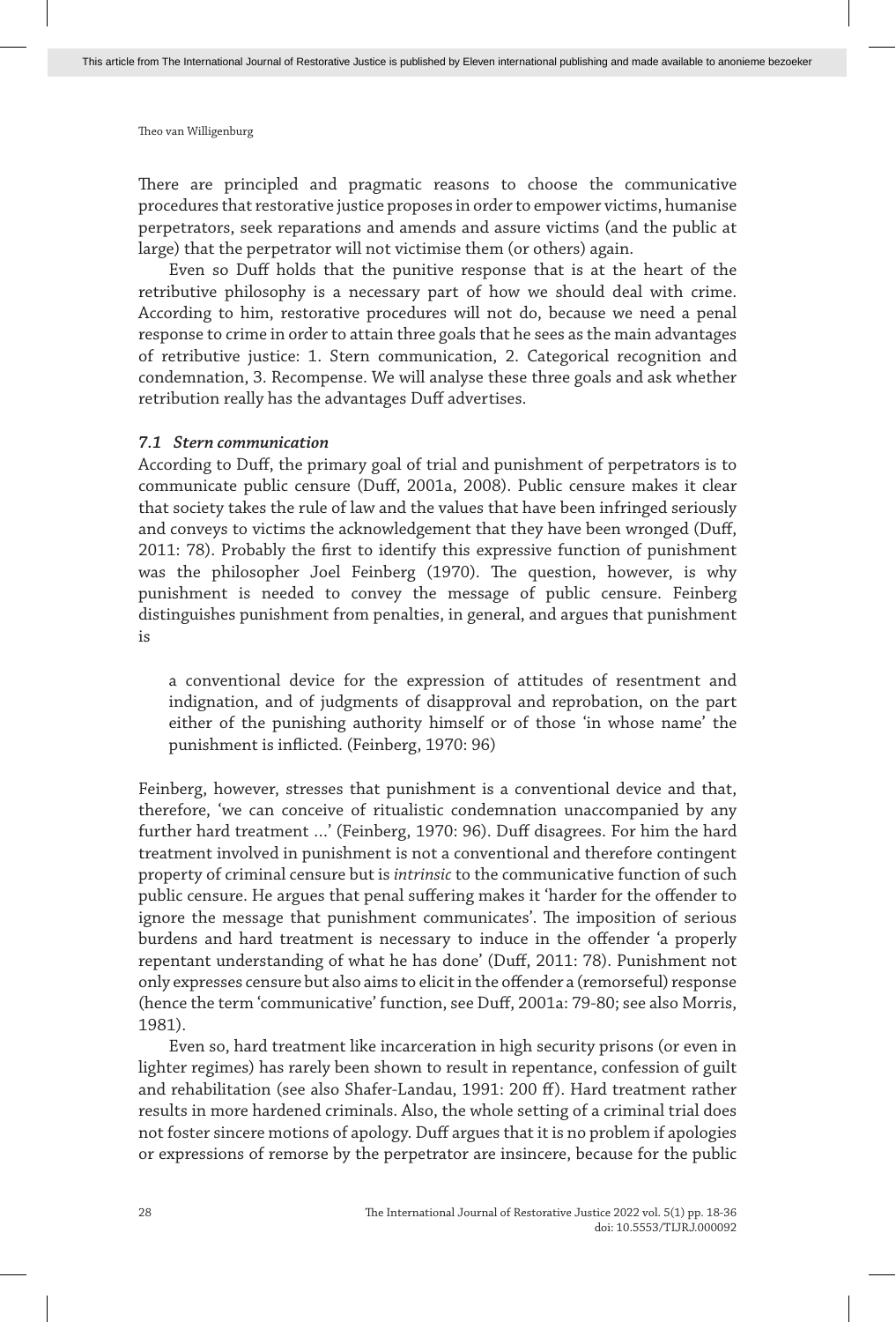what matters is that the ritual of holding the offender to account is undertaken (Duff, 2011: 79). Moreover – and this is a principled argument – by at least making the communicative effort that punishment involves we address the offender as a moral agent and appeal to his moral understanding, thus respecting his autonomy (Duff, 1986: 264-266). Even so, Duff himself acknowledges that most forms of penal hardship, like incarceration, subject offenders to 'infantilizing, disciplinary regimes in which all opportunities for responsible conduct and moral choice are removed' (Duff & Garland, 1994: 27). It is strange to think that such forms of punishment do seriously address offenders as autonomous moral agents. Even the much more lenient forms of punishment that Duff prefers (like five years' imprisonment for homicide) would seriously limit the autonomy of offenders (Duff, 2001a: 134). Duff hopes that such relatively lenient forms of penal retribution will induce in the offender repentance for the wrong he has done 'by focussing … his attention on that wrong', resulting in a willingness 'to accept his punishment as a justified response to his crime' (Duff, 2001a: 107 and 112). But most prisoners will have other worries to focus on during their time of incarceration, because prisons bring together a frustrated and violent population. The lack of freedom, danger and other hardships involved in imprisonment result more likely in defensiveness, anger and denial (in order to avoid low self-esteem) (Van Willigenburg, 2020).

What is more important: what good will penal retribution (mild or severe) do *for victims*? What good does the censuring recognition of their suffering by the public bring them if the offender who has wronged them gives them a dishonest apology and twists the truth about what has happened? It appears that the adversarial process during a trial focused on conviction followed by punishment of the offender may increase the suffering of victims rather than heal their psychic wounds (McGregor, 2001: 36). The encounter between perpetrators and victims in restorative justice processes, however, may bring victims much more in terms of recognition, clarification and regained self-respect (Wemmers & Cyr, 2006).<sup>3</sup> Restorative procedures make it possible for victims to address the offender directly, and this is something that may be of great help, even for victims of serious crimes like sexual offences (McGlynn, Westmarland & Godden, 2012). Being able to look the offender in the eye and speak out is immensely empowering (Choi, Bazemore & Gilbert, 2012; Miller, Hefner & Iovanni, 2020). In restorative justice processes there is always room for expressing disapproval and censure of the wrongful act. But this censure is 'lateral' and not 'vertical' (emanating from the state towards the offender) (Armstrong, 2014: 364). The opportunity for the victim to address the perpetrator, and (if possible) to get an honest explanation and perhaps an apology, is infinitely more valuable than a formal, public condemnation of what the

<sup>3</sup> See for an overview of studies that present findings regarding enhanced satisfaction and healing (involving dramatic decrease in post-trauma symptoms) for victims participating in restorative justice procedures: Dancig-Rosenberg and Gal (2013), especially note 2 and 41. The special feature of some of these studies is that the victims observed were randomly assigned to restorative procedures instead of court. Dancig-Rosenberg and Gal (2013: 2341) conclude that especially in cases of heinous crime, 'restorative justice has the most to offer in terms of victim healing' (but the least 'in terms of retribution').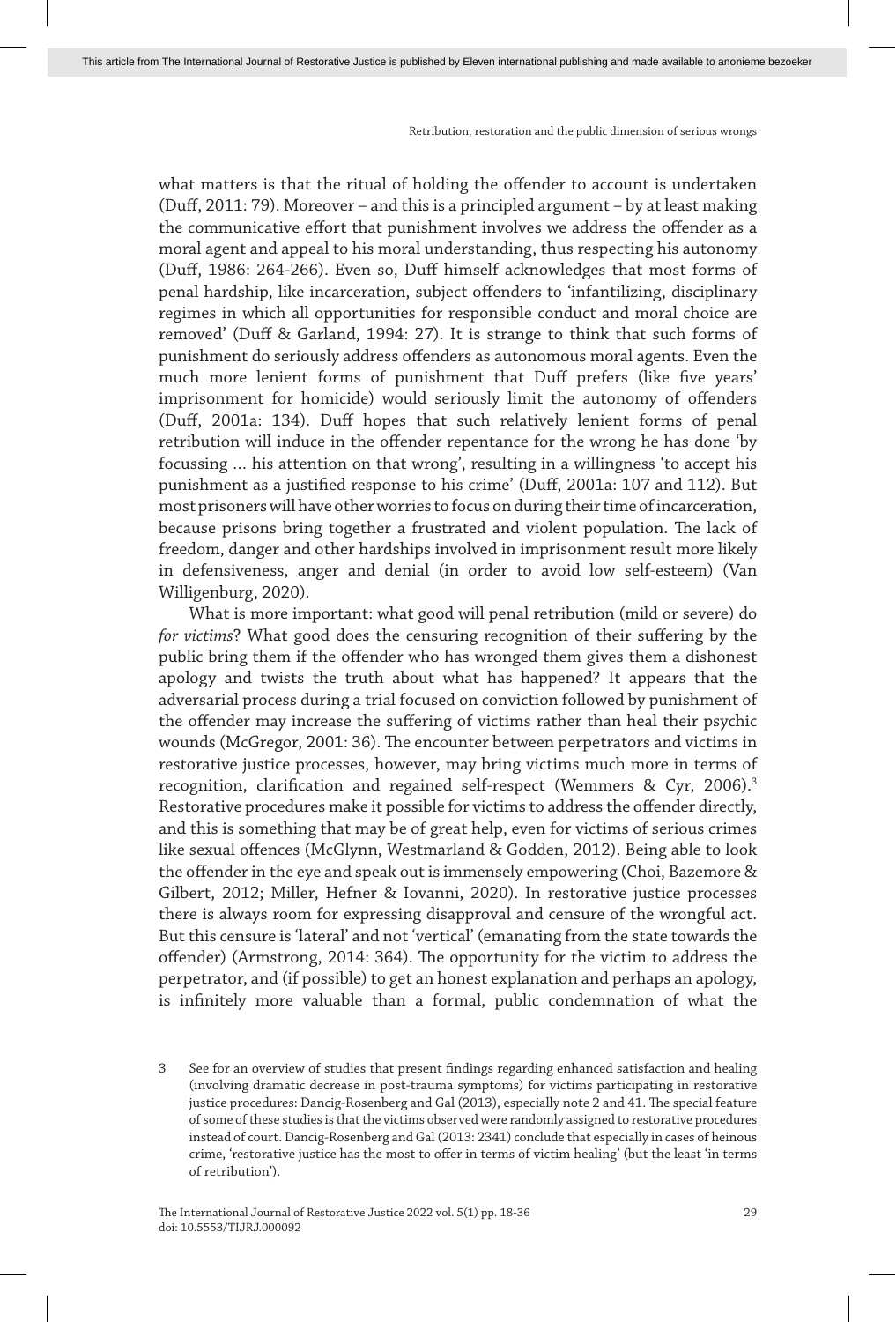perpetrator has done (Smith, 2014: 83). Restorative procedures at least seriously increase the opportunities for such forms of sincere encounters.

Of course, perpetrators may refuse to comply with such procedures, and some will maintain their innocence. Non-compliant offenders might be sanctioned, but again this sanction is not applied with the sole (retributive) goal of inflicting hardship (Braithwaite, 2002). The sanction should be appropriate in stimulating the offender to comply with restorative justice procedures even if only for prudential reasons. This will certainly not be easy, but as long as the retributive philosophy does not interfere, there will be possibilities and progress. For it is exactly the adversarial nature of retributive justice procedures that may reinforce mechanisms of denial and non-compliance (Hayner, 1999: 368).

It could, however, be that an offender really repents (even before he has been sentenced) and that the pain of remorse drives him to make whatever amends are possible. He willingly participates in meetings with his victim(s), is honest about his crime and takes responsibility for what he has done, and he is prepared to answer any question the victim has. In tears he apologises for the wrong he has done, and he is prepared to take on any burdensome task that might be required of him to show his sincere remorse (see for a definition of 'categorical apologies' Smith, 2014: 17-19). What then would be the reason for sentencing him to some form of harsh punishment, such as imprisonment? Duff argues that what is lacking in the case of such an already repentant offender is 'public penance'. According to Duff, such an offender 'has not done what is required to reconcile herself with the political community whose laws and values she has infringed' (Duff, 2001a: 119). Because her crime was a 'public wrong against the community' she should not only be tried and convicted but also punished. In this way Duff uses his questionable conception of the 'public character' of serious wrongs as 'wrongs against the community' to justify penal hardship even on the deeply repentant who has gone to great lengths to make up for his crime. We hold that it is much more important that a perpetrator in repenting focuses his attention on the victim than that he be brought to suffer penal hardship in order to focus 'his attention on the wrong' he has done, as Duff has it (Duff, 2001a: 107).

But will sincere apologies and serious amends made by the offender be enough to satisfy conditions of proportionality?4 Will 'lateral' censure by the victims (and her peers and the offender's peers) be enough to match the seriousness of the crime? What if victims are more (or less) inclined to forgive than seems appropriate given the wrong committed? Do we not also need some form of 'vertical', public censure apart from the censure involved in the process of criminal investigation, trial and conviction? Should the judge, as Ross London (2011: 40) has proposed, not set up the kind of lower (and upper) limits to prevent excessive leniency (or severity)? Will restorative justice outcome, in general, not violate an equality requirement that opposes the highly unequal treatment of similar offences? Invoking restorative justice procedures in the post-conviction phase will certainly lead to differences in what will be expected of offenders, even if they are convicted for what is legally the identical offence. But such differences are not unfair as they

<sup>4</sup> I thank an anonymous reviewer for raising this point.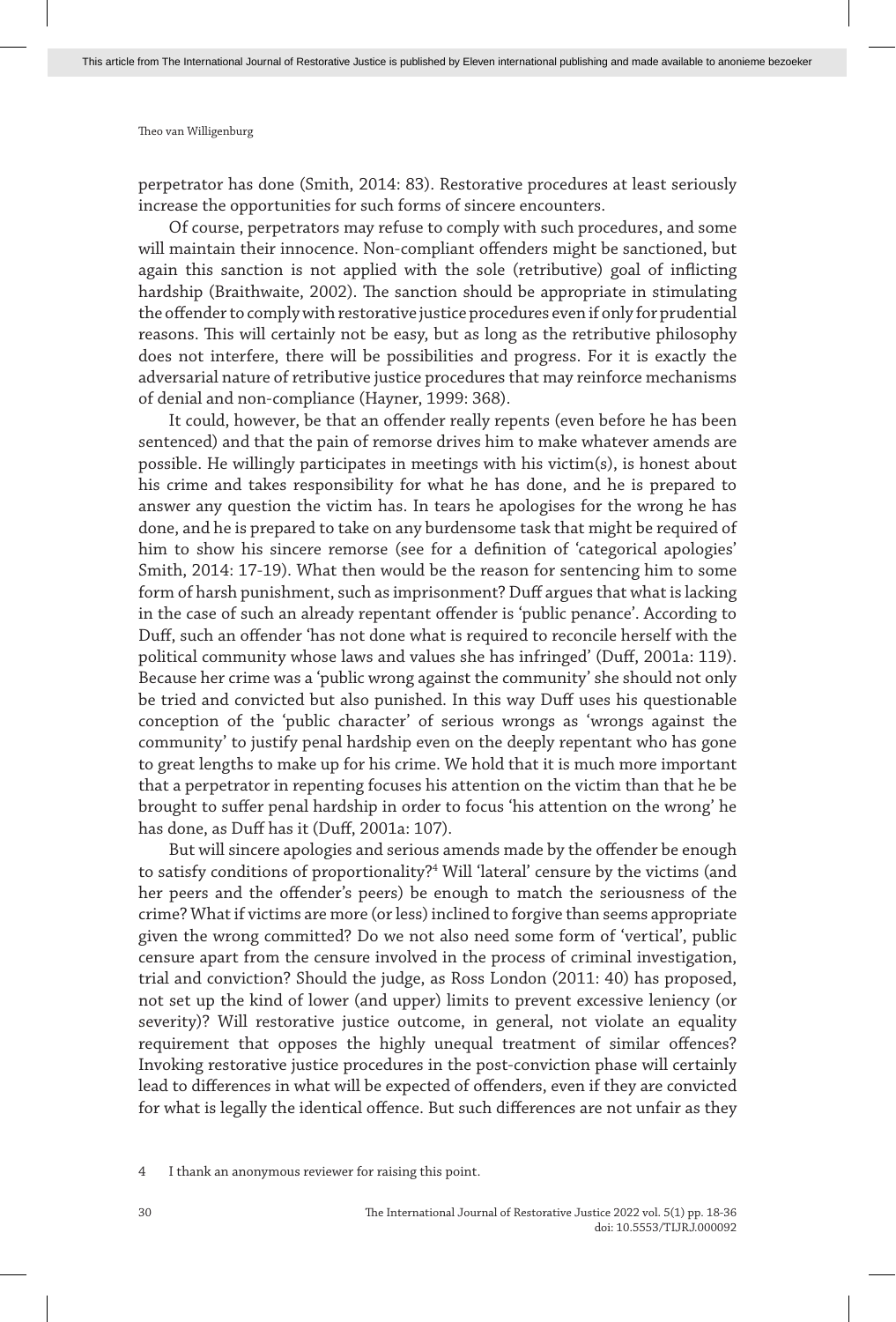match the unavoidable differences of personal circumstances, histories, personalities and social settings in which both offenders and victims are implicated. Criminal procedures can hardly account for such nuances. Restorative justice is designed to take those differences seriously, which seems to be more of an advantage than a disadvantage. As Dancig-Rosenberg and Gal (2013: 2334) have argued, equal treatment in its restorative meaning 'is followed through the respectful and fair treatment of all participants during the process notwithstanding the outcomes'. Taking personal and circumstantial differences into account contributes to the respect and fairness with which all parties are treated. This leads us smoothly to Duff's second alleged advantage of the retributive philosophy.

#### *7.2 Categorical recognition and condemnation*

Criminal laws and criminal trials turn the (dis)respect for values into an all or nothing issue, while violation is nearly always a more nuanced matter (as would be clear if we were to listen carefully to the stories of victims and perpetrators). If two people get into a fight with each other during a cafe quarrel, and one pushes the other so that he falls and hits his head against a metal rim, this is qualified in many jurisdictions as a homicide attempt. But according to the perpetrator, he had no intention whatsoever to abuse the other, let alone kill him. Similarly, according to the law, erotic or sexual encounters (even a forced kiss) may be labelled as rape, while reality is usually much more nuanced. But the law is never so nuanced, and therefore neither are the criminal proceedings. Criminal trials point out specific persons as perpetrators and their acts as crimes. In reality, however, responsibility for a wrong done could well not be properly allocated to just one person (Baumeister, Stillwell & Wotman, 1990). Responsibility is often, as Duff himself acknowledges 'shared in complex and nuanced ways that cannot be captured in the formal process of a criminal trial' (Duff, 2011: 74). Even so, says Duff,

the wrongs that we should treat as public are typically wrongs that require categorical recognition and condemnation rather than (or at least before) the kind of nuanced negotiation (and compromise) that a conflict-oriented process is likely to involve. (idem)

But what does such a categorical recognition and condemnation bring victims or the public at large? Leaving nuances out may, certainly in the long run, do more bad than good. It may lead to caricatural images of perpetrators, seeing monsters where there are none. By neglecting nuances, not only the victim but also the public at large may come to overgeneralise the event, which might foster the negative feeling as if nowhere is safe (Pemberton, Winkel & Groenhuijsen, 2007). Leaving out the nuances by framing culprits in categorical legal terms dehumanises a perpetrator and could stir up public concern and anxiety (Smith, 2014: 106). If the ordinariness of (most) perpetrators is hidden from our view, we may start fantasising about their evilness, thus enlarging the impact of the crime. Similarly, 'fixing' victims in their role as the passive recipients of a wrong as it is defined by the law may in a sense dehumanise them, turning them into 'patients' rather than agents.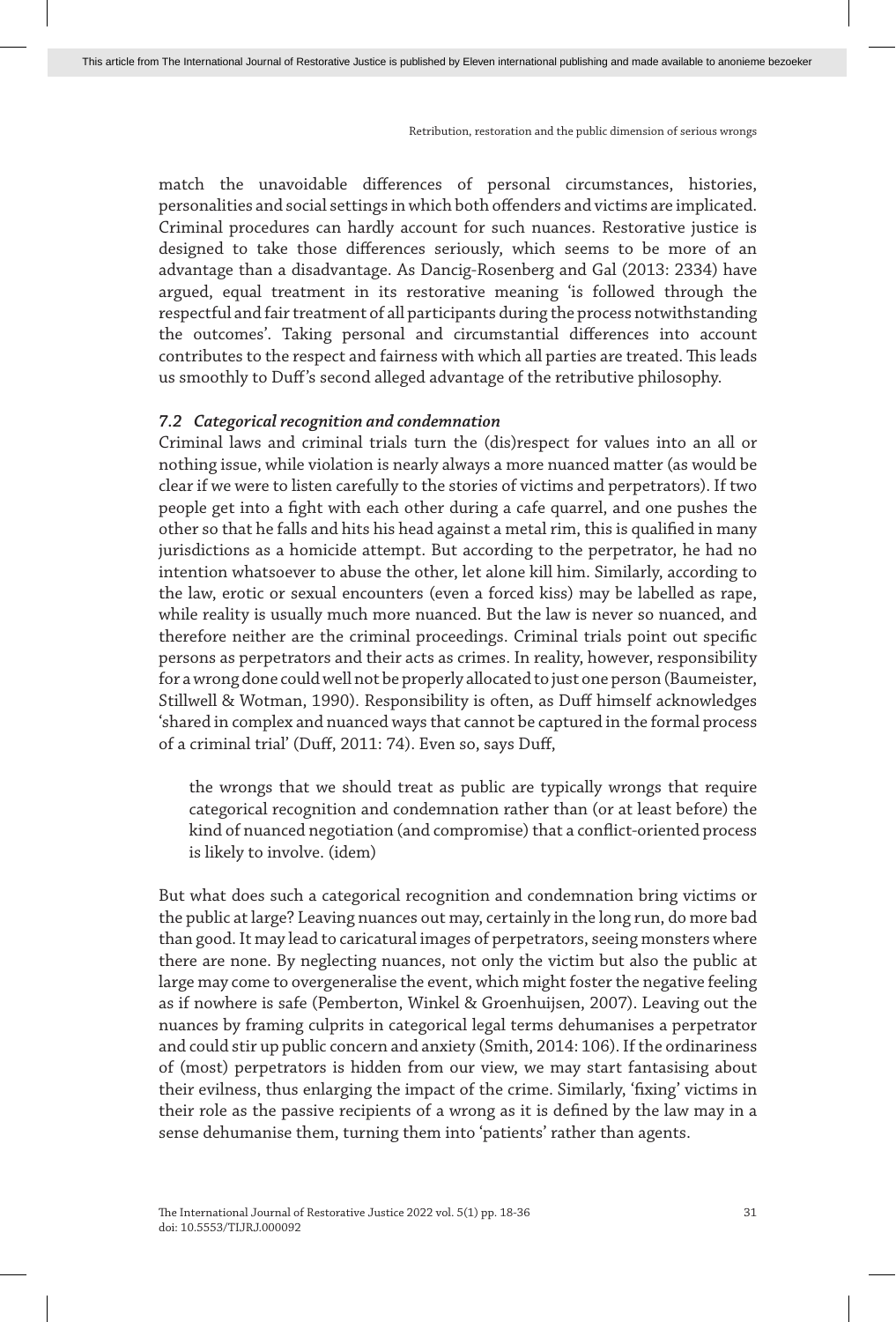#### *7.3 Recompense*

The basic function of retributive punishment is 'paying back' the perpetrator, thereby satisfying the call for vindication of victims (and responding to the outrage of the public at large). Victimisation predominantly involves a sense of loss of dignity (Bilz, 2016). Victimisation means that the offender has violently appropriated status and power over the victim and the wider community (Okimoto & Wenzel, 2008). The urge for retribution and 'getting the perpetrator back' might well be understood as an attempt to regain agency and dignity: 'The lord must be humbled to show that he isn't the lord of the victim' (Murphy & Hampton, 1998: 126).

Even so, punitive retribution is a notoriously indirect and inefficient way of annulling the affront that the victim has experienced. It is not difficult to see that restorative processes are much more effective and efficient in restoring the dignity and autonomy of victims (Van Willigenburg, 2018). Because restorative justice sees crime as a relationship issue, it promotes practices that directly foster the restoration of interpersonal respect and worth (Zehr, 1998). Restoration processes may, in the first place, be profoundly empowering because victims can exercise much more control than in regular criminal procedures. And, secondly, by being able to stand up oneself in front of the perpetrator, looking him in the face and telling one's story, one gains self-respect and respect from significant others.

We hold that restorative procedures are much more suitable in defining the many forms of recompense that might be of help to the victim and that might be needed to restore relationships, trust and self-respect. The crude form of recompense through penal retribution is perhaps the least suitable reaction to crime.

## **8 The public character of crimes: the government as victim?**

The criticism of restorative justice approaches was that these approaches do not sufficiently account for the 'public' character of crime (regarded as violations of 'public values', i.e. values that are definitive of a political community). We have, however, argued that especially *mala in se* cannot be understood as violations of such 'public' values, as they are violations of agent-neutral values that are definitive of our humanity as such (and not just violations of the agent-relative values that are important for members of a professional group or national community). Agent-neutral values are made 'public' by criminalising their violation, thus signalling their import. Restorative justice does not exclude such criminalisation but opposes the way a polity responds to these violations by way of retributive punishment instead of the procedures aimed at restoring persons, relations and communities. The criticism that restorative justice approaches 'privatise' criminal violations boils down, then, to the criticism that restorative justice promotes restorative procedures instead of retributive measures. This, according to Duff, is the wrong response to crime. But that is not because restorative justice advocates deny that we should stand up for important values and for the victims of value-violations but because Duff believes that only the imposition of burdensome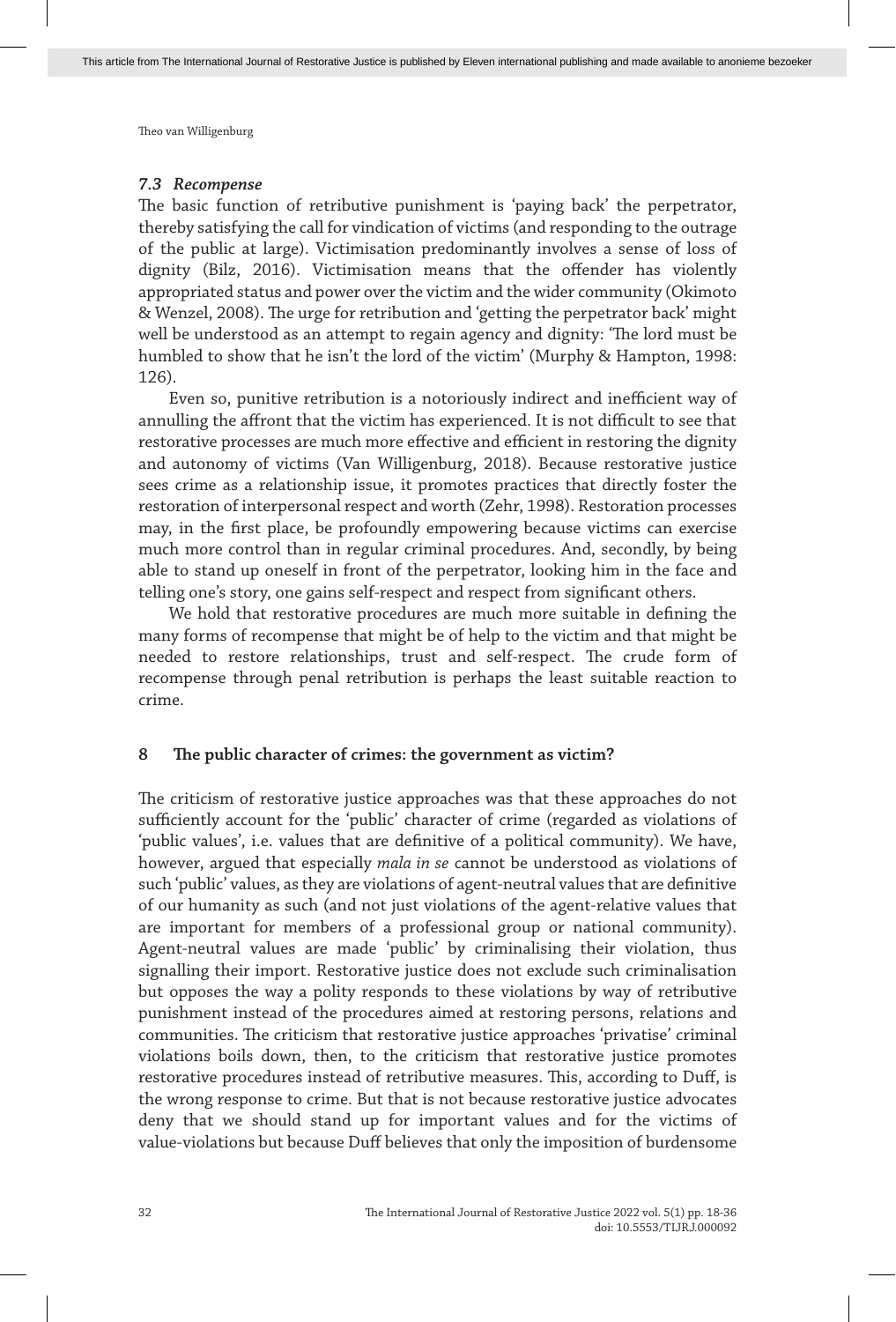punishment on perpetrators can do the work, an assertion that restorative justice advocates deny.

We have the suspicion that the appeal to the 'public' character of crime reflects an old tendency in criminal law. Since the Leges Henrici Primi, a treatise written in 1,120 about the legal customs in medieval England, the king acquired royal jurisdiction over offences such as theft, counterfeit, arson, premeditated assault, robbery, rape and abduction (Huscroft, 2005). This meant that (the state) became the primary 'victim' of such crimes. Local systems of dispute resolution and trial, focused on restitution and reparation for the victims, were abandoned. From the ninth century onwards, fines paid to the state had replaced restitution to the victim. Corporal punishment and the death sentence became the central responses to serious wrongdoing (Downer, 1972). The thus developing 'public' character of criminal offences resulted in forms of public retribution like whipping, the stocks, pillory and branding, serving to inflict physical pain and to humiliate offenders on order of the 'offended' state. It seems that this shift from victim-centred reparative procedures to state-centred retributive responses forms part of the background of the complaint that restorative justice is too much 'privatising' crime.<sup>5</sup> The reality, however, is that restorative justice has a strong claim in denying that penal retribution is the best way of responding to criminal offences. Penal retribution is a defective way of answering crime, as it often does not serve the interest of victim and public or, at most, serves those interests in an ineffective and inefficient way.

## **9 Conclusion**

In reaction to Duff's (and Marshall's) criticism, we have argued that restorative justice does not unduly privatise the conflict between victim and offender but rather restores their ownership of the conflict by excluding the state (or the public community) as 'victim' (Zehr & Mika, 1997). We have conceptualised the public character of serious wrongs (limiting ourselves to *mala in se*) not in terms of the violation of 'associative obligations' of members of the polity (Duff & Marshall, 2018: 42) but in terms of the criminalised infringement of important agent-neutral values. Such criminalisation (sometimes avoided on pragmatic or principled grounds) leads to a conception of 'public wrongs' as wrongs that attract a response by public officials, like police, prosecutors and judges. Restorative justice advocates argue on principled and pragmatic grounds that such a response must be restrained, e.g. by only officially investigating a case and prosecuting alleged perpetrators and not necessarily imposing penal retribution (but seeking restorative ways of

<sup>5</sup> Critical social science reveals how the criminal justice system is designed to transform acts of wrongdoing between individuals into acts of aggression against the state itself, in order to forcefully underline people's belonging to the state through a logic of debt and promise (all your past actions will be 'honoured' in the future!). Paradoxically, this social mechanism relegates 'contextual elements and social forces to the background in order to attribute blame for an event or action to a single actor', thus depoliticising penal judgment and punishment (de Lagasnerie, 2018: 100, 118). I thank an anonymous reviewer for referring me to this line of research, which shows the importance of further connecting the normative philosophical arguments in this article to multidisciplinary discussions.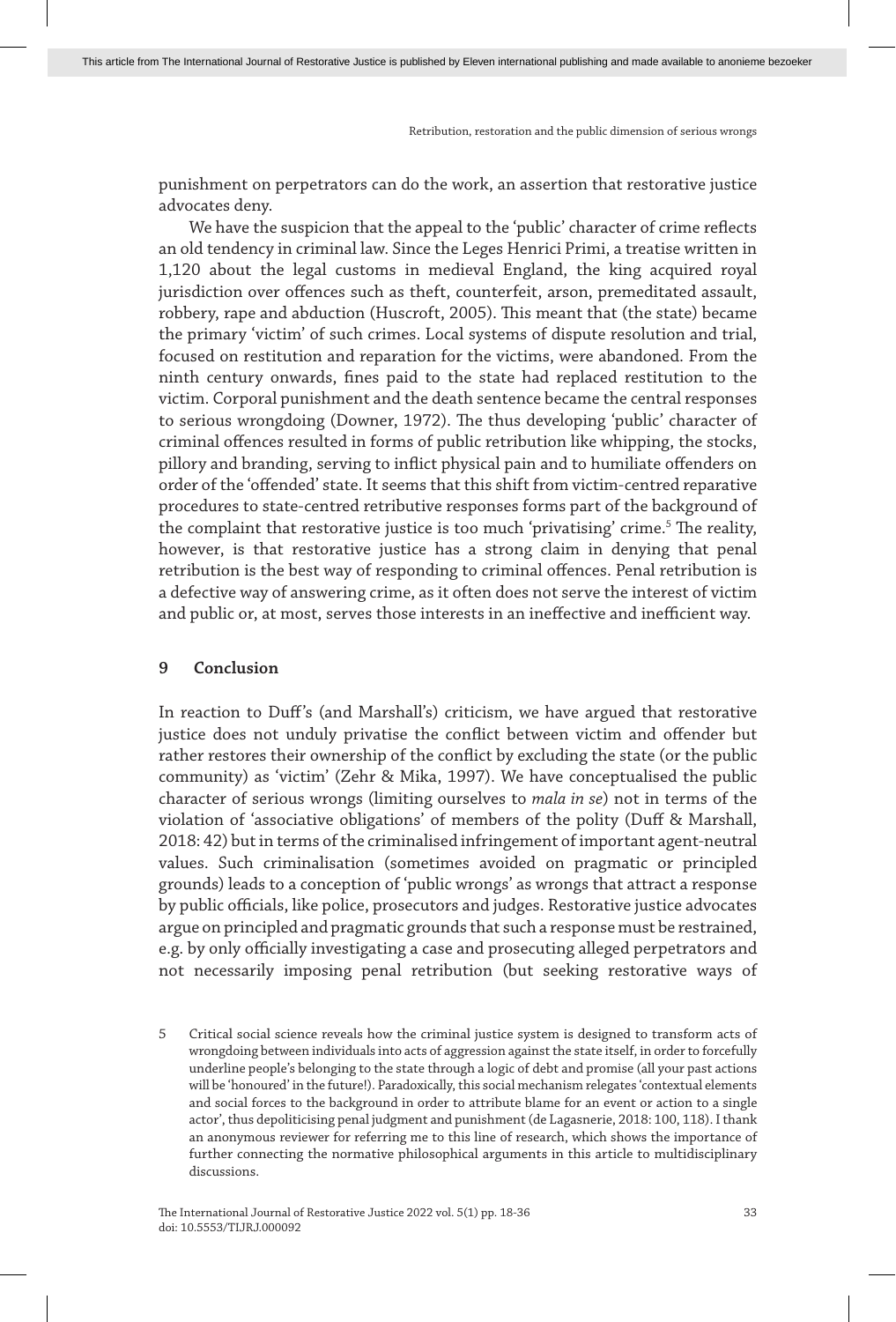recompense). Any action by public officials in this regard should promote the empowerment of victims in their search for acknowledgement and redress for wrongs committed to them.

Such an approach to some extent 'privatises' the conflict involved in crime, but such a limitation is justified. Restorative justice advocates deny that the public imposition of penal hardship on the offender is necessary to reach a satisfactory response to the crime, which involves censuring the wrong done, changing the perpetrator and restoring the dignity of the victim. Restorative justice procedures are more efficient and effective in resolving the interpersonal conflict that is inherent of crime, in repairing harm and in restoring relationships and self-worth (Clark, 2008). Restorative justice procedures in this way effectively address public concerns about violated values and seriously wronged victims.

#### **References**

- Aertsen, I., Bolívar, D., De Mesmaecker, V. & Lauwers, N. (2011). Restorative justice and the active victim: exploring the concept of empowerment. *Temida, Journal of Victimization, Human Rights and Gender*, 14, 5-19. doi: 10.2298/TEM1101005A.
- Armstrong, J. (2014). Rethinking the restorative–retributive dichotomy: is reconciliation possible? *Contemporary Justice Review*, 17, 362-374. doi: 10.1080/10282580.2014.944796.
- Ashworth, A. (1999). *Principles of criminal law*. Oxford: Oxford University Press.
- Baumeister, R.F., Stillwell, A. & Wotman, S.R. (1990). Victim and perpetrator accounts of interpersonal conflict: autobiographical narratives about anger. *Journal of Personality and Social Psychology*, 59(5), 994-1005. doi: 10.1037/0022-3514.59.5.994.
- Bilz, K. (2016). Testing the expressive theory of punishment. *Journal of Empirical Legal Studies*, 12, 358-392. doi: 10.1111/jels.12118.
- Blackstone, W. (1765-1769). *Commentaries on the laws of England*. Yale Law School Acalon Project.
- Braithwaite, J. (2002). *Restorative justice and responsive regulation*. Oxford: Oxford University **Procc**
- Choi, J.J., Bazemore, G. & Gilbert, M.J. (2012). Review of research on victims' experiences in restorative justice: implications for youth justice. *Children and Youth Services Review*, 34, 35-42. doi: 10.1016/j.childyouth.2011.08.011.
- Christie, N. (1977). Conflicts as property. *British Journal of Criminology*, 17, 1-15. doi: 10.1093/oxfordjournals.bjc.a046783.
- Clark, J.N. (2008), The three Rs: retributive justice, and reconciliation. *Contemporary Justice Review*, 11, 331-350. doi: 10.1080/10282580802482603.
- Daly, K. (2006). The limits of restorative justice. In D. Sullivan & L. Tifft (eds.), *Handbook of restorative justice. A global perspective* (pp. 134-145). New York: Routledge.
- Dancig-Rosenberg, H. & Gal, T. (2013). Restorative criminal justice. *Cardozo Law Review*, 34(6), 2313-2346.
- Dancy, J. (1993). *Moral reasons*. Oxford: Blackwell.
- de Lagasnerie, G. (2018). *Judge and punish: The penal state on trial*. Stanford: Stanford University Press.
- Downer, L.J. (1972). Introduction. In L.J. Downer (ed.), *Leges Henrici Primi* (pp. 1-79). Oxford: Clarendon Press.
- Duff, R.A. (1986). *Trials and punishments*. Cambridge: Cambridge University Press.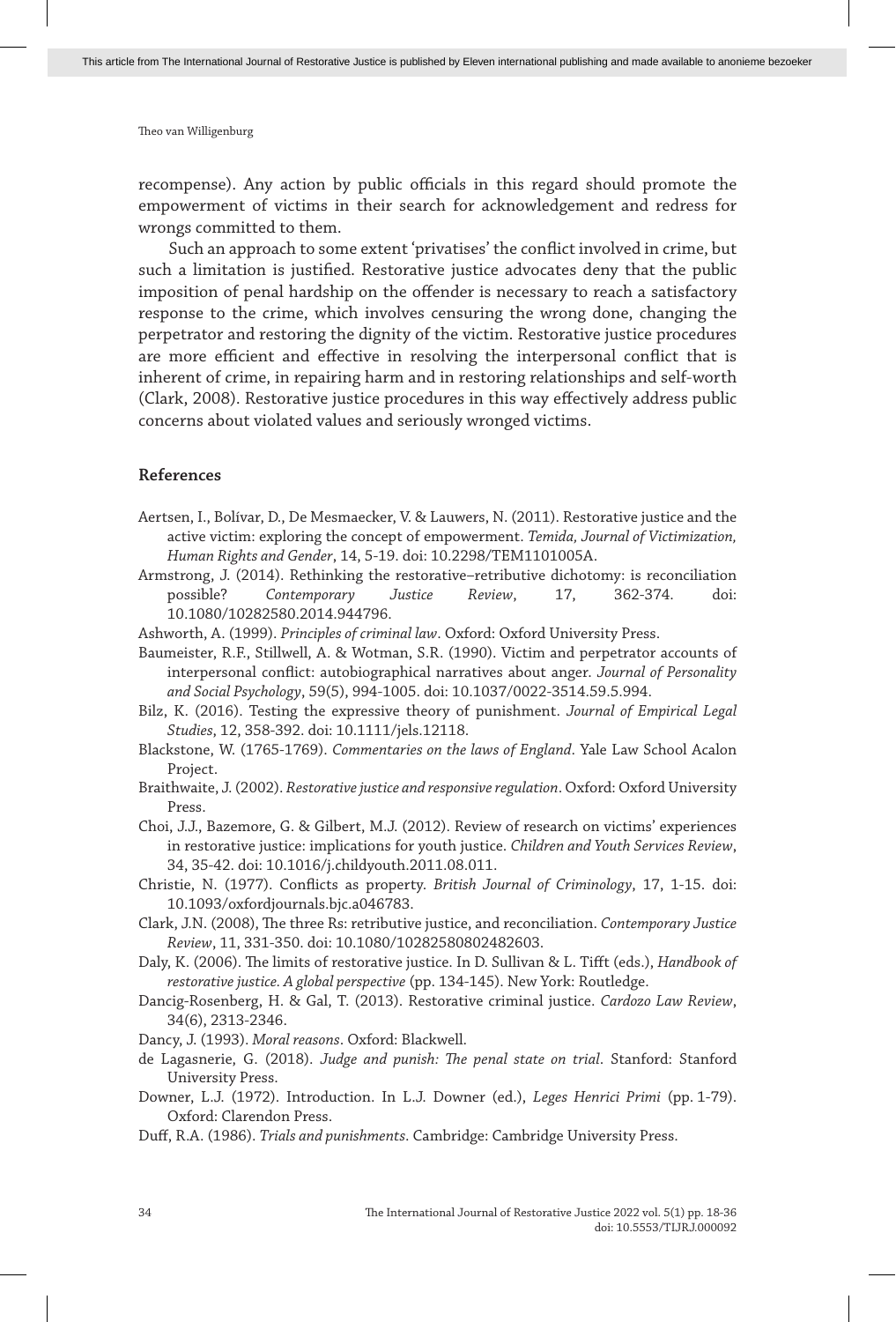- Duff, R.A. (2001a). *Punishment, communication, and community*. New York: Oxford University Press.
- Duff, R.A. (2001b). Harms and wrongs. *Buffalo Criminal Law Review*, 5, 13-45. doi: 10.1525/ nclr.2001.5.1.13.
- Duff, R.A. (2003). Restoration and retribution. In A. Von Hirsch, J. Roberts, A.E. Bottoms, K. Roach & M. Schiff (eds.), *Restorative justice & criminal justice. Competing or reconcilable paradigms* (pp. 43-60). Oxford: Hart Publishing.
- Duff, R.A. (2008). Legal punishment. In E.N. Zlata (ed.), *The Stanford encyclopedia of philosophy*. Retrieved from http://plato.stanford.edu/archives/fall2008/entries/ legal-punishment (last accessed 3 January 2021).
- Duff, R.A. (2010). Public and private wrongs. In J. Chalmers et al. (eds.), *Essays in criminal law in honour of Sir Gerald Gordon* (pp. 70-85). Edinburgh: Edinburgh University Press.
- Duff, R.A. (2011). Responsibility, restoration, and retribution. In M. Tonry (ed.), *Retributivism has a past: has it a future?* (pp. 63-85). Oxford: Oxford University Press.
- Duff, R.A. (2013). Relational reasons and the criminal law. In L. Grees & B. Leiter (eds.), *Oxford studies in philosophy of law: Volume 2* (pp. 175-210). Oxford: Oxford University Press.
- Duff, R.A. (2016). Legal moralism and public wrongs. In K.K. Ferzan & S.J. Morse (eds.), *Legal, moral, and metaphysical truths: the philosophy of Michael S. Moore* (pp. 95-110). Oxford: Oxford University Press.
- Duff, R.A. & Garland, D. (1994). Introduction: thinking about punishment. In A. Duff & D. Garland (eds.), *A reader on punishment* (pp. 1-43). New York: Oxford University Press.
- Duff, R.A. & Marshall, S.E. (2010). Public and private wrongs. In J. Chalmers, F. Leverick & L. Farmer (eds.), *Essays in criminal law in honour of Sir Gerald Gordon* (pp. 70-98). Edinburgh: Edinburgh University Press.
- Duff, R.A. & Marshall, S.E. (2019). Crimes, public wrongs, and civil order. *Criminal Law, Philosophy*, 13, 27-48. doi: 10.1007/s11572-018-9457-x.
- Feinberg, J. (1970). *Doing and deserving*. New York: Oxford University Press.
- Feinberg, J. (1984). *Harm to others: the moral limits of the criminal law*. New York: Oxford University Press.
- Garbet, C. (2017). The international criminal court and restorative justice: victims, participation and the processes of justice. *Restorative Justice: An International Journal*, 5, 198-220. doi: 10.1080/20504721.2017.1339953.
- Hayner, P. (1999). In pursuit of justice and reconciliation: contributions of truth telling. In C.J. Arnson (ed.), Comparative peace processes in Latin America (pp. 363-383). Washington, DC: Woodrow Wilson Center Press.
- Holderstein Holtermann, J. von (2009). Outlining the shadow of the axe on restorative justice and the use of trial and punishment. *Criminal Law and Philosophy*, 3, 187-207. doi: 10.1007/s11572-008-9069-y.
- Huscroft, R. (2005). *Ruling England 1042–1217*. London: Pearson/Longman.
- Kant, I. (1901). *Grundlegung zur Metaphysik der Sitten*. Leipzig: Karl Vorländer.
- Lee, A.Y.K. (2015). Public wrongs and the criminal law. *Criminal Law and Philosophy*, 9, 155-170. doi: 10.1007/s11572-013-9231-z.
- London, R. (2011). *Crime, punishment, and restorative justice: from the margins to the mainstream*. London: First Forum Press.
- Marshall, S.E. & Duff, R.A. (1998). Criminalization and sharing wrongs. *Canadian Journal of Law & Jurisprudence*, 11(1), 7-24. doi: 10.1017/S0841820900001661.
- McGlynn, C., Westmarland, N. & Godden, N. (2012). 'I just wanted him to hear me': sexual violence and the possibilities of restorative justice. *Journal of Law and Society*, 39, 213-240. doi: 10.1111/j.1467-6478.2012.00579.x.
- McGregor, L. (2001). Individual accountability in South Africa: cultural optimum or political façade? *The American Journal of International Law*, 95, 32-45. doi: 10.2307/2642035.